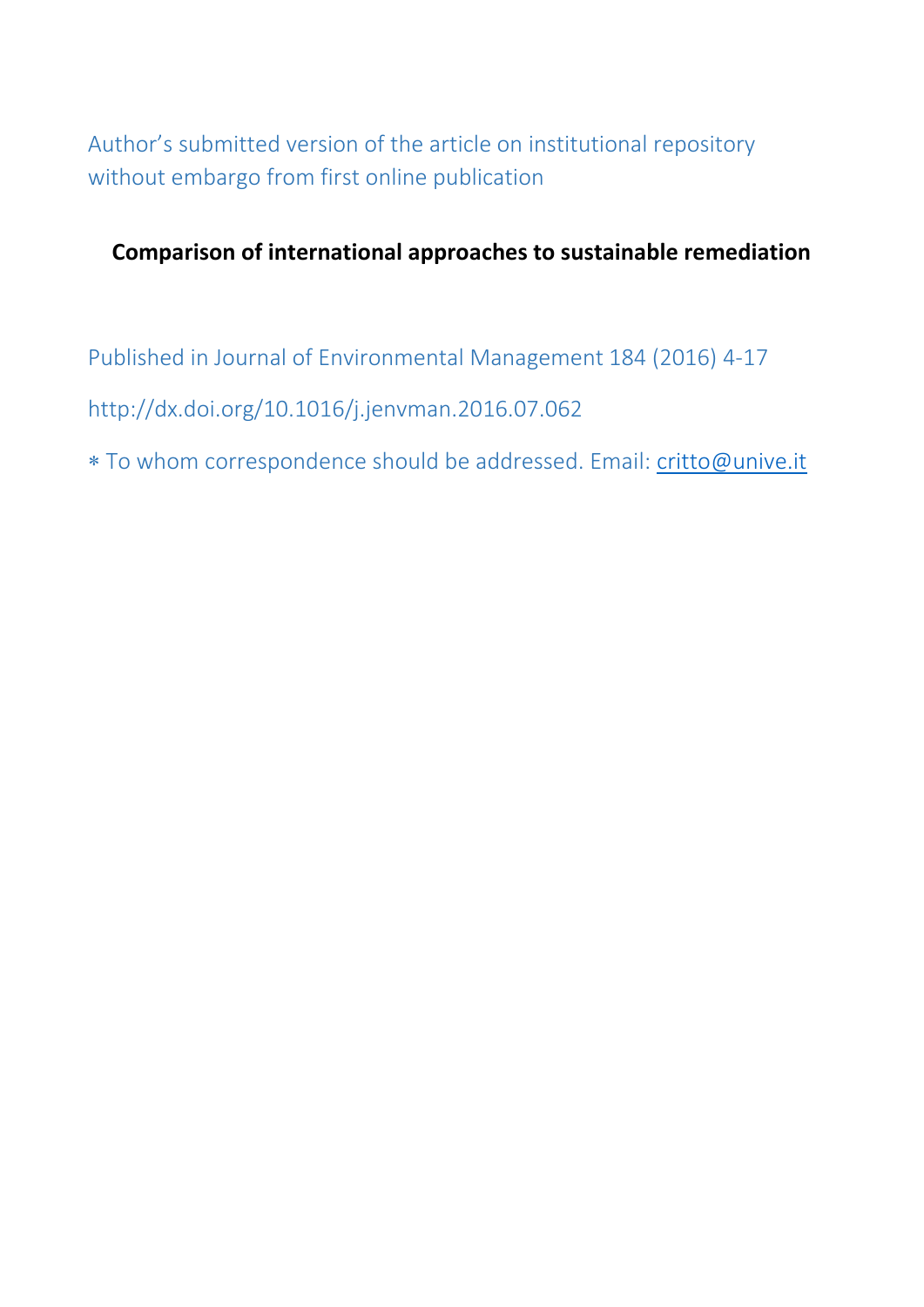# **Comparison of international approaches to sustainable remediation**

Erika Rizzo<sup>1</sup>, Paul Bardos<sup>2</sup>, Lisa Pizzol<sup>1</sup>, Andrea Critto<sup>1\*</sup>, Elisa Giubilato<sup>1</sup>, Antonio Marcomini<sup>1</sup>, Claudio Albano<sup>3</sup>, Dominique Darmendrail<sup>4</sup>, Gernot Döberl<sup>5</sup>, Melissa Harclerode<sup>6</sup>, Nicola Harries<sup>7</sup>, Paul Nathanail<sup>8</sup>, Carlos Pachon<sup>9</sup>, Alfonso Rodriguez<sup>10</sup>, Hans Slenders<sup>11, 12</sup>, Garry Smith<sup>13</sup>.

<sup>1</sup>University Ca' Foscari of Venice, Dept. of Environmental Sciences Informatics and Statistics, Via delle Industrie 21/8, c/o INCA - VEGAPARK, 30175 Marghera-Venice, Italy.

<sup>2</sup>University of Brighton, Brighton UK; and r3 Environmental Technology Ltd., Reading, UK.

<sup>3</sup>CH2MHILL Senior Project Manager, via XXV Aprile, 2, S. Donato Milanese (Mi) 20097, Italy; and SuRF Italy-RECONNET chairman.

<sup>4</sup>Common Forum on Contaminated Land in Europe, Paris, France.

<sup>5</sup>Environment Agency Austria, Department for Contaminated Sites, Vienna, Austria.

<sup>6</sup>Montclair State University, New Jersey, USA; and CDM Smith, New Jersey, USA.

<sup>7</sup>CL:AIRE, London, UK.

<sup>8</sup>University of Nottingham, Nottingham, UK; and Land Quality Management Ltd, Nottingham, UK.

<sup>9</sup>U.S. Environmental Protection Agency, Washington DC, USA.

<sup>10</sup>r3 Environmental Technology Colombia SAS, Bogotá, Colombia.

<sup>11</sup>Network for Industrially Contaminated Land in Europe, NICOLE Secretariat, P.O. Box 28249, 3003 KE Rotterdam, The Netherlands.

<sup>12</sup>ARCADIS Nederland B.V., Arnhem, The Netherlands.

<sup>13</sup>Geosyntec Senior Consultant: and Chairman of SuRF Australia & New Zealand.

\*Corresponding author:

Dr. Andrea Critto, Associate Professor, University Ca' Foscari of Venice, Dept. of Environmental Sciences Informatics and Statistics, Via delle Industrie 21/8, c/o INCA - VEGAPARK, 30175 Marghera-Venice, Italy. Tel. 0039-0412348579; e-mail: [critto@unive.it.](mailto:critto@unive.it)

### **ABSTRACT**

Since mid-to-late 2000s growing interest for sustainable remediation has emerged in initiatives from several international and national organisations as well as other initiatives from networks and forums. This reflects a realisation that risk-management activities can about bring environmental, social, and economic impacts (positive or negative) in addition to achieving risk-based remediation goals. These ideas have begun to develop as a new discipline of "sustainable remediation". The various initiatives have now published a number of frameworks, standards, white papers, road maps and operative guidelines. The similarities and differences in the approaches by these outputs and general trends have been identified. The comparison is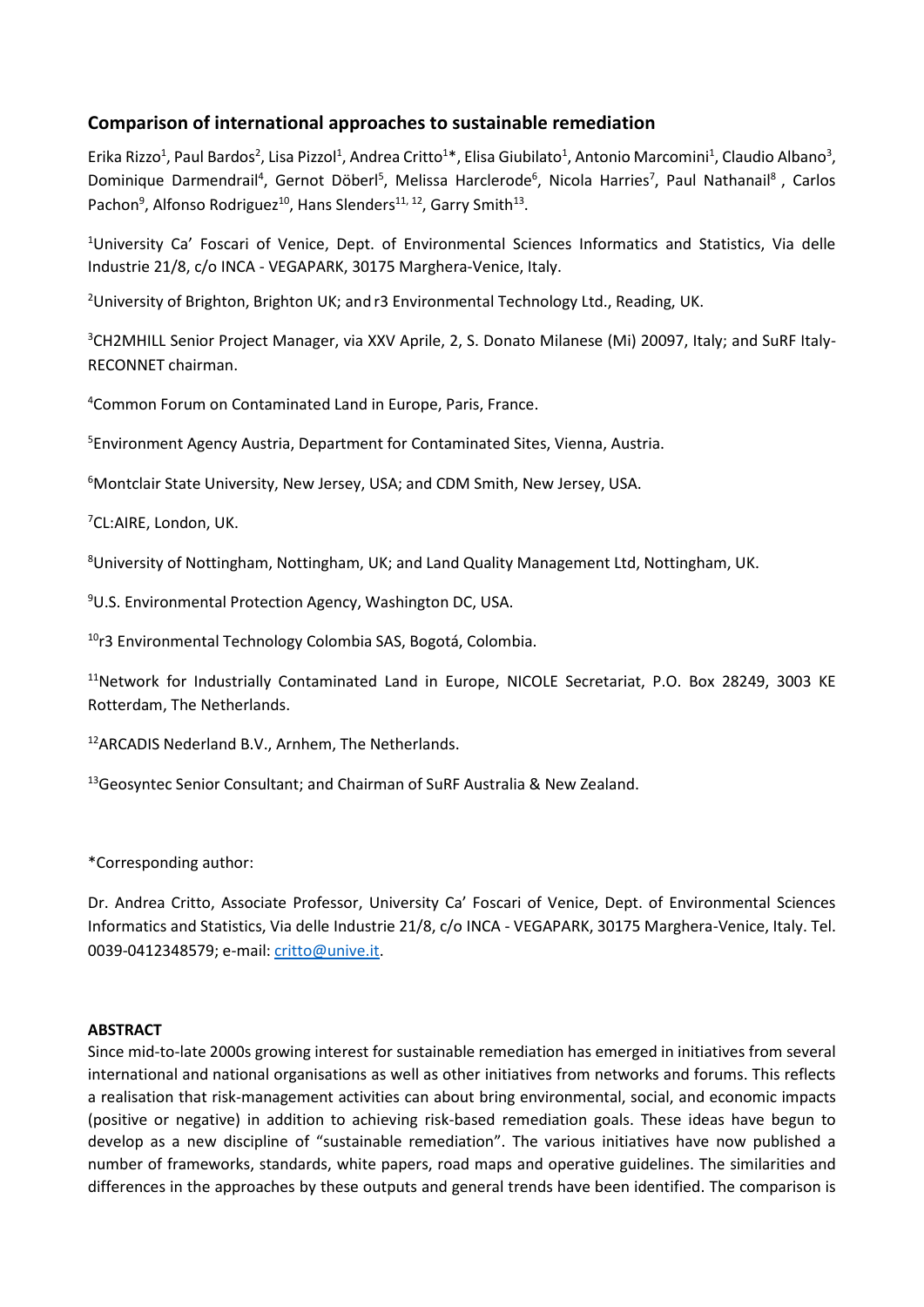based on a set of criteria developed in discussion with members of these various initiatives, and identifies a range of similarities between their publications. Overall the comparison demonstrates a high level of consensus across definitions and principles, which leads to the conclusion that there is a shared understanding of what sustainable remediation is both across countries and stakeholder groups. Publications do differ in points of detail, in particular about the operational aspects of sustainable remediation assessment. These differences likely result from differences in context and legal framework. As this analysis was carried out its findings were debated with members of the various international initiatives, many of whom have been included as authors. Hence the outcomes described in this paper can be seen as the result of a sort of multi-level debate among international experts (authors) and so can offer a starting point to new sustainable remediation initiatives (for example in other countries) that aim to start developing their own documents.

**Keywords:** sustainable remediation; sustainable brownfield regeneration; green remediation; sustainability appraisal; sustainable remediation approaches comparison; sustainable remediation trends.

### **1. Introduction, aim and background**

A wide range of industrial, waste disposal, infrastructure and other land uses have left a legacy of contamination at numerous sites and operating facilities all over the world (Van Liedekerke et al., 2014; USA EPA, 2004; Brombal et al., 2015; Bolton et al., 2013). In countries with regulatory frameworks and programmes dealing with contaminated sites, the most common approach for managing historically contaminated land has, for a long time, been based on the mitigation of unacceptable risks to human health and the environment including, and in many cases predominantly, ensuring such land is rendered suitable for a new use at the time of changing the land use (Vegter et al., 2001). Until recently, the acts of remediation and regeneration have been considered to comprise *de facto* a sustainable form of development, based on practices focused on reusing existing infrastructure (utilities, roads, etc.), relieving pressure on greenfield development, and yielding additional environmental benefits in water and air quality as well as reductions in greenhouse gas emissions among others(US EPA, 2015). However, by the 1990s, the wider environmental and other sustainability impacts of remediation had also emerged as an important topic (Bardos et al., 2002).

"Sustainable Development" has been defined as development that meets the needs of the present without compromising the ability of future generations to meet their own needs (Brundtland, 1987). In recent years, several collaborative initiatives worldwide have begun to more formally apply sustainable development principles to the management of contaminated sites and brownfields (Bardos, 2014) building on these earlier considerations. In September 2015 the United Nations has set 17 sustainable development goals (SDG) with an explicit concern over land degradation (United Nations, 2015)

The first of these initiatives, specifically initiated with the aim of developing the concept of sustainable remediation, was the Sustainable Remediation Forum (SURF) established in 2006 in the USA. Subsequently, similar working groups have been established in Australia/New Zealand, Brazil, Canada, Colombia, Italy, Taiwan, The Netherlands and UK. All have the aim of promoting sustainable remediation.

The two principal European land contamination stakeholder networks, the Common Forum on Contaminated Land (hereafter Common Forum) and the Network for Industrially Contaminated Land in Europe (NICOLE), have also been active. SustRem, a series of international conferences specifically dedicated to sustainable remediation began in Copenhagen in 2009 followed by meetings in Vienna, Austria (2012) and Ferrara, Italy (2014) (Döberl et al., 2012; Albano et al., 2014), and is planned to continue in 2016 in Canada (RPIC, 2015). These various activities have ensured a good cross-fertilisation of ideas. In addition, since 2012, representatives of a number of different SuRFs have set up a slightly more formal structure of on-line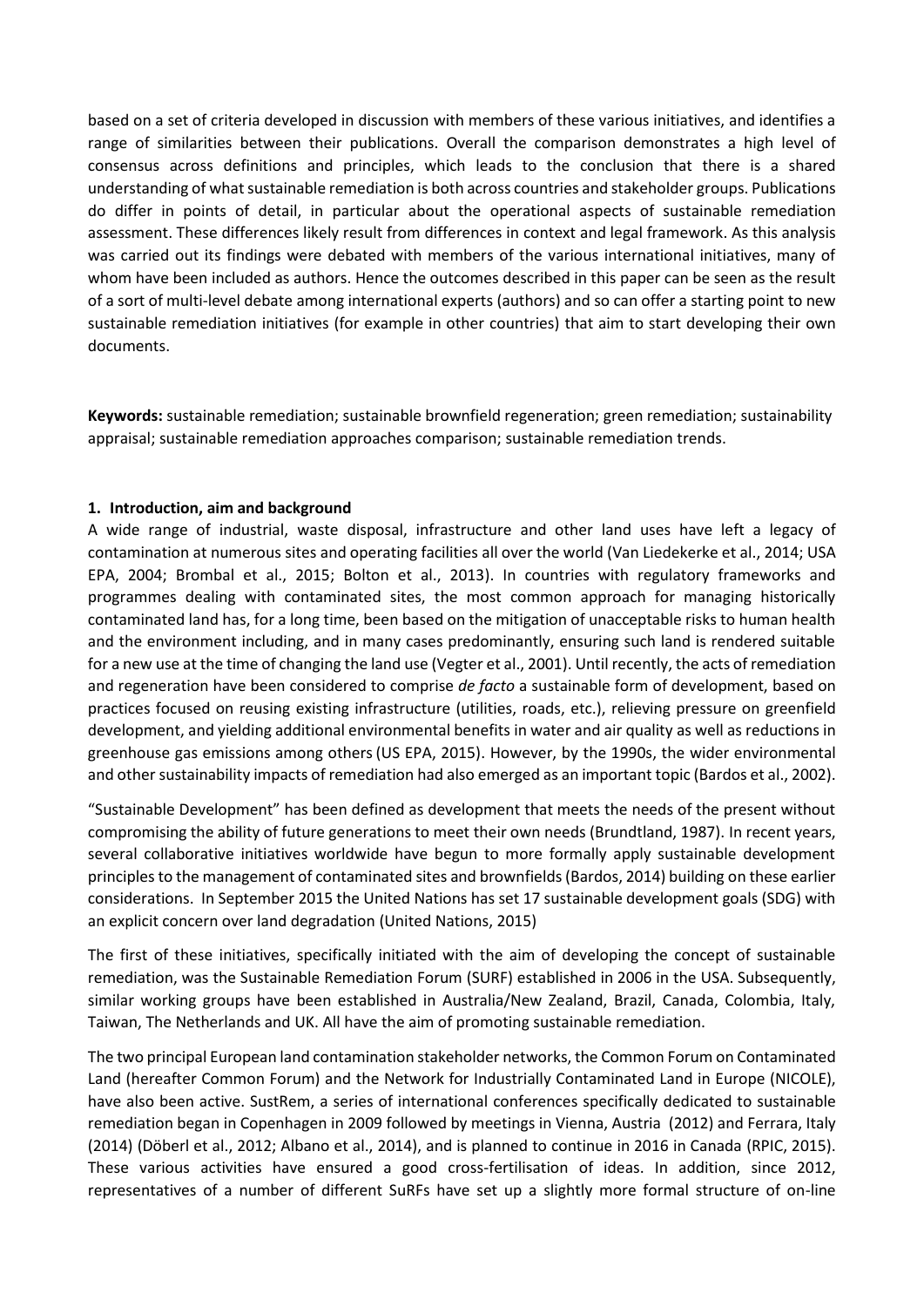meetings on a quarterly basis [\(www.claire.co.uk/surfinternational\)](http://www.claire.co.uk/surfinternational). Also in 2012 a working group on sustainable remediation was set up under the auspices of the International Organization for Standardization (ISO).

A wide range of publications and other outputs (e.g., frameworks, road maps for implementation) have been produced over a relatively short period of time from these sustainable remediation initiatives. The aim of this paper is to present and compare these various frameworks and related documents on sustainable remediation by describing similarities and differences in approach, identifying general trends. To do this, the published frameworks and related documents have been collated, analysed and compared by a small team centred at the University of Venice on a preliminary basis. The preliminary comparison (and its criteria) was then circulated to the various initiatives mentioned, who were then invited to contribute and debate the comparison to provide a more substantive comparison and outcome. Hence members of most of the various sustainable remediation initiatives listed have been directly involved in the preparation of this comparison paper in order to obtain shared results.

In this paper Section 2 outlines the document sources and presents the comparison methodology used in the assessment (see [Figure 2\)](#page-7-0), Section 3 presents the results and the discussion, and Section 4 reports conclusions.

### **2. Comparison methodology**

The first step was the identification of appropriate sources of information to include in this comparison[. Table](#page-3-0)  [1](#page-3-0) shows the initiatives, and more specifically the networks and the forums, considered as sources of information. They are divided according to the continent they belong to, and listed in alphabetic order.

| Europe          | North and South | Asia             | <b>Australia and New</b> | <b>Africa</b> | <b>International</b> |
|-----------------|-----------------|------------------|--------------------------|---------------|----------------------|
| - Common        | America****     | $-$ SuRF-Taiwan. | Zealand                  |               | $-$ International    |
| Forum**:        | $-$ ASTM*****   |                  | - SuRF-Australia         |               | Committee<br>on      |
| – NICOLE;       | (American       |                  | New<br>and               |               | Contaminated Land    |
| $-$ SuRF-Italy; | for<br>Society  |                  | Zealand.                 |               | ICCL, international  |
| $-SuRF-NL***;$  | and<br>Testing  |                  |                          |               | regulators<br>and    |
| $-$ SuRF-UK.    | Materials);     |                  |                          |               | policy-makers        |
|                 | $-$ ITRC:       |                  |                          |               | network allied to    |
|                 | $-$ Sustainable |                  |                          |               | COMMON<br>the        |
|                 | Remediation     |                  |                          |               | FORUM.               |
|                 | Forum           |                  |                          |               | $-$ International    |
|                 | $(SURF*****)$ : |                  |                          |               | for<br>Organization  |
|                 | - SuRF-Brazil;  |                  |                          |               | Standardization      |
|                 | - SuRF-Canada;  |                  |                          |               | $(ISO)$ .            |
|                 | - SuRF-Colombia |                  |                          |               |                      |

<span id="page-3-0"></span>Table 1 Initiatives considered as sources\* of information.

\*A complete list of the analysed frameworks and related documents is reported in Annex 1 of Supplementary material.

\*\*Common Forum on Contaminated Land in the European Union.

\*\*\* The SuRF-NL framework document differs from the other initiatives reviewed. The scope of SuRF-NL extends to Sustainable Land Management, which can also include Soil Protection measures in addition to remediation.

\*\*\*\* A number of Public Sector organisations in the USA have produced guidance documents, which attempt to merge green and sustainable remediation guidance to some degree (ITRC, 2011a, 2011b; MPCA, 2012; USACE, 2010; U.S. Navy 2012; and WDNR, 2012). This paper focuses on SURF, ITRC and ASTM as the other guidance documents are broadly derivative of these and "green remediation" guidance.

\*\*\*\*\*ASTM E2876-13 Standard Guide for Integrating Sustainable Objectives into Clean-up.

\*\*\*\*\*\* SURF in the US is always referred to just as "SURF" as it was the first one established.

While this paper primarily analyses contaminated land management, a number of the documents reviewed contextualise sustainable remediation in relation to sustainable brownfield regeneration, therefore some explanation of these contexts is necessary. Sustainable remediation and sustainable brownfield regeneration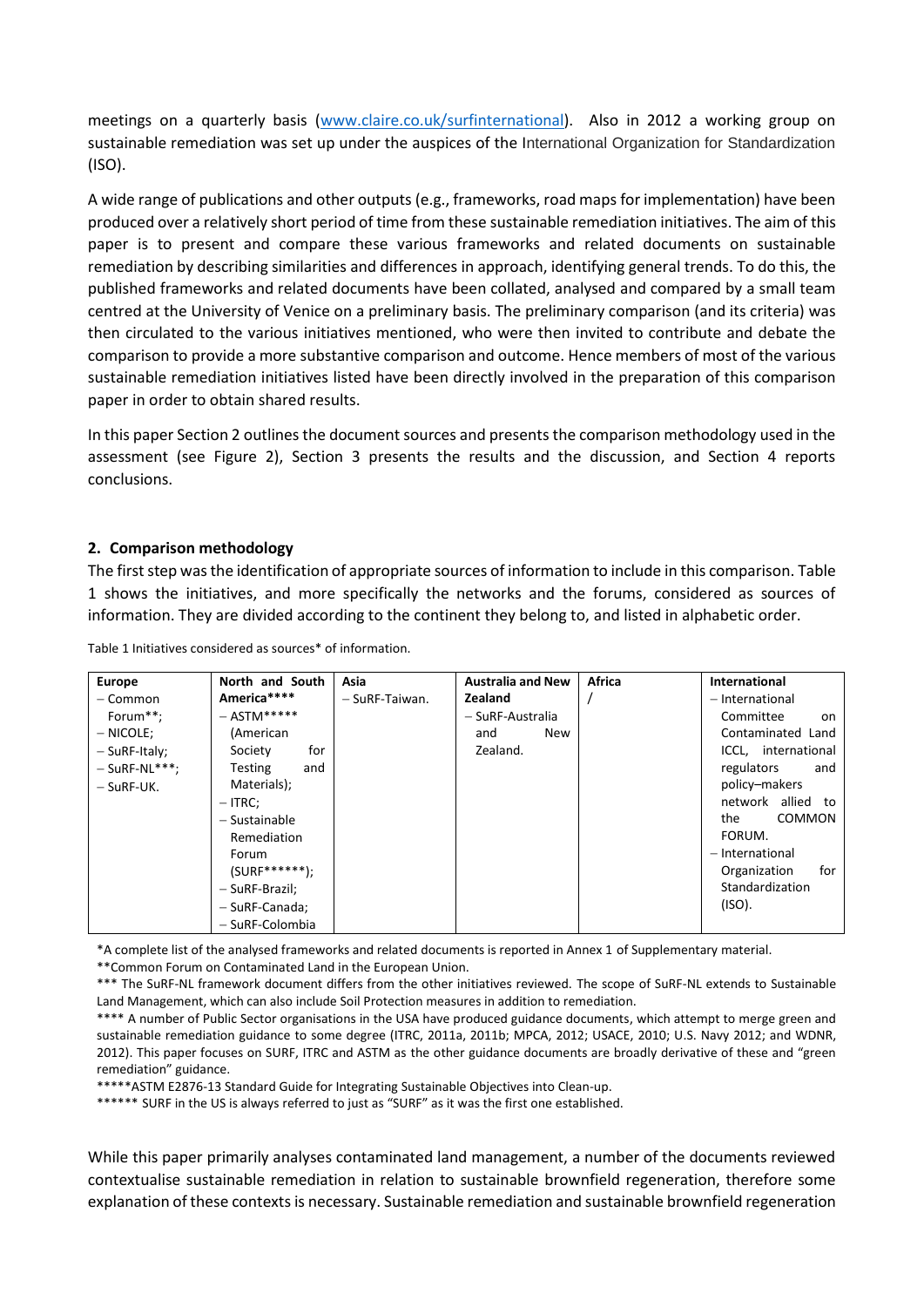can be seen as overlapping domains in the wider context of sustainable land development as shown in **Errore. L'origine riferimento non è stata trovata.**.



Figure 1 Sustainable land development, sustainable brownfield regeneration and sustainable remediation.

The European RESCUE project (Regeneration of European Sites in Cities and Urban Environments) defined sustainable brownfield regeneration as "the management, the rehabilitation and return to beneficial use of the brownfield land resource base in such a manner as to ensure the attainment and continue satisfaction of human needs for present and future generations in environmentally non-degrading, economically viable, institutionally robust and social acceptable ways" (RESCUE, 2002). This definition was also adopted by the European project HOMBRE (Holistic Management of Brownfield Regeneration) (HOMBRE, 2014) and TIMBRE (Tailored Improvement of Brownfield Regeneration in Europe) (TIMBRE, 2014).

The European CABERNET Project underlined the significance of brownfield regeneration for sustainable land development and the importance of sustainability objectives setting (CABERNET, 2006). CABERNET defined brownfields as sites that "have been affected by the former uses of the site and the surrounding land; are derelict or underused; may have real or perceived contamination problems; are mainly in developed urban areas; require intervention to bring them back to beneficial use". Therefore, while brownfields are not necessarily contaminated, contaminated land management may be an important part of many brownfield redevelopment or restoration projects. The recent European HOMBRE (2014) and TIMBRE (2014) projects have explicitly linked sustainable remediation and brownfields reuse agendas. However it must also be borne in mind that the pursuit of sustainable remediation should not be at the price of compromising the overall regeneration project (Holland et al. 2013).

[Table 2](#page-5-0) compares the concepts of sustainable remediation and sustainable brownfields regeneration, commenting on the degree of overlap between them on different thematic issues, based on the sustainable remediation documentation listed in Annex 1 of Supplementary material and the definitions provided by the various European brownfields projects.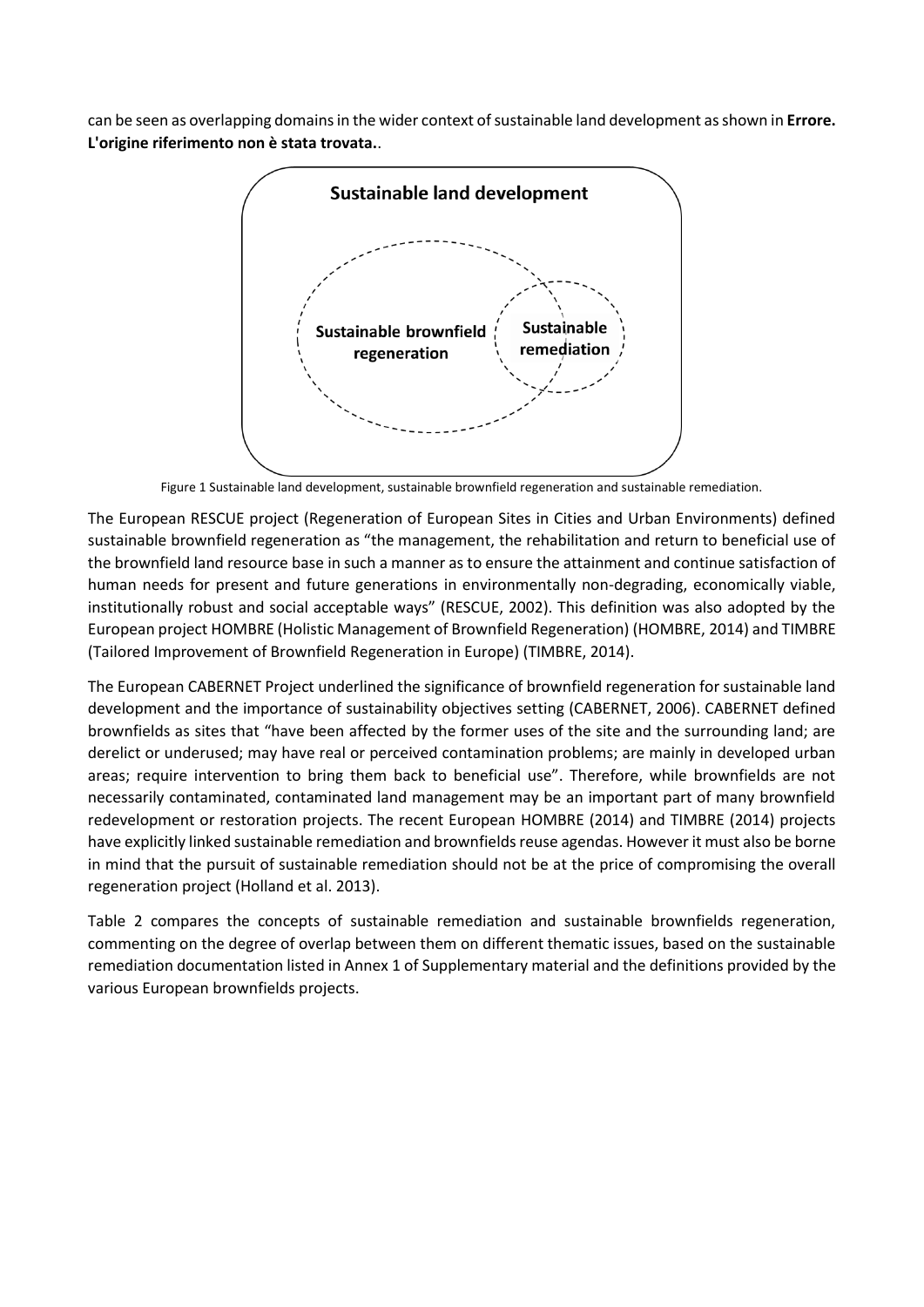Table 2 Relations between sustainable remediation and sustainable brownfield regeneration. Sustainable remediation has been compared with sustainable brownfield regeneration, as the second one represents a sort of maximum level of land restoration (Swartjes et al., 2011).

<span id="page-5-0"></span>

|                          | <b>Sustainable remediation</b>                                | Sustainable brownfield regeneration (and to some extent                                                           | Overlap:    |
|--------------------------|---------------------------------------------------------------|-------------------------------------------------------------------------------------------------------------------|-------------|
|                          |                                                               | redevelopment)                                                                                                    | Total (T)   |
|                          |                                                               |                                                                                                                   | Partial (P) |
|                          |                                                               |                                                                                                                   | None (N)    |
| <b>Addressed problem</b> | Contamination.                                                | Under use or abandonment of land.                                                                                 | P           |
| <b>Descriptions</b>      | Sustainable remediation: in a generic sense "the              | Sustainable brownfields redevelopment process: "a voluntary                                                       | P           |
|                          | achievement of a net benefit overall across a range of        | effort that actively engages property owners, developers,                                                         |             |
|                          | environmental, economic and social concerns that are          | government agencies and the community in conducting                                                               |             |
|                          | judged to be representative of sustainability" (Bardos,       | corrective action, economic evaluation, and other actions to                                                      |             |
|                          | $2014$ ).                                                     | promote the long-term productive reuse of a Brownfields                                                           |             |
|                          |                                                               | property" (ASTM, 1984).                                                                                           |             |
|                          |                                                               |                                                                                                                   |             |
|                          |                                                               | Sustainable brownfield regeneration: "the management,                                                             |             |
|                          |                                                               | rehabilitation and return to beneficial use of brownfields in                                                     |             |
|                          |                                                               | such a manner as to ensure the attainment and continued                                                           |             |
|                          |                                                               | satisfaction of human needs for present and future                                                                |             |
|                          |                                                               | generations in environmentally sensitive, economically                                                            |             |
|                          |                                                               | viable, institutionally robust and socially acceptable ways                                                       |             |
|                          |                                                               | within the particular regional context" (RESCUE, 2003).                                                           |             |
|                          |                                                               |                                                                                                                   |             |
|                          |                                                               | Sustainable brownfield development is a "development that                                                         |             |
|                          |                                                               | has been produced in a sustainable way (e.g. in terms of                                                          |             |
|                          |                                                               | design, construction and participation processes) and enables                                                     |             |
|                          |                                                               | people and organisations involved in the end use of the site                                                      |             |
| Presence<br>of           | Always.                                                       | to act in a sustainable way" (Williams and Dair, 2005).<br>Not always. Note: brownfields may include multiple   P |             |
| /Contamination           |                                                               | contaminated sites as well as totally uncontaminated sites.                                                       |             |
| present                  |                                                               |                                                                                                                   |             |
| <b>Risk</b>              | Unacceptable given present or future land use.                | Site is not necessarily suitable for its next use.                                                                | P           |
| <b>Time frame</b>        | Short to long. Often long for groundwater and short for soil, | Short to long. More probably long, but once decision is made                                                      | P           |
|                          | especially in a redevelopment context.                        | to act, and the necessary resources secured, regeneration can                                                     |             |
|                          |                                                               | be quick.                                                                                                         |             |
| Area                     | Small to large. Challenging areas can be affected by sites    | Small to large. Challenging areas can be affected by sites that $ P $                                             |             |
|                          | that occupy complex geology, widespread recalcitrant          | occupy large areas (hectares) in a continuum or as a multitude                                                    |             |
|                          | contaminants, and long, dilute plumes.                        | of small sites leading to fragmented land planning.                                                               |             |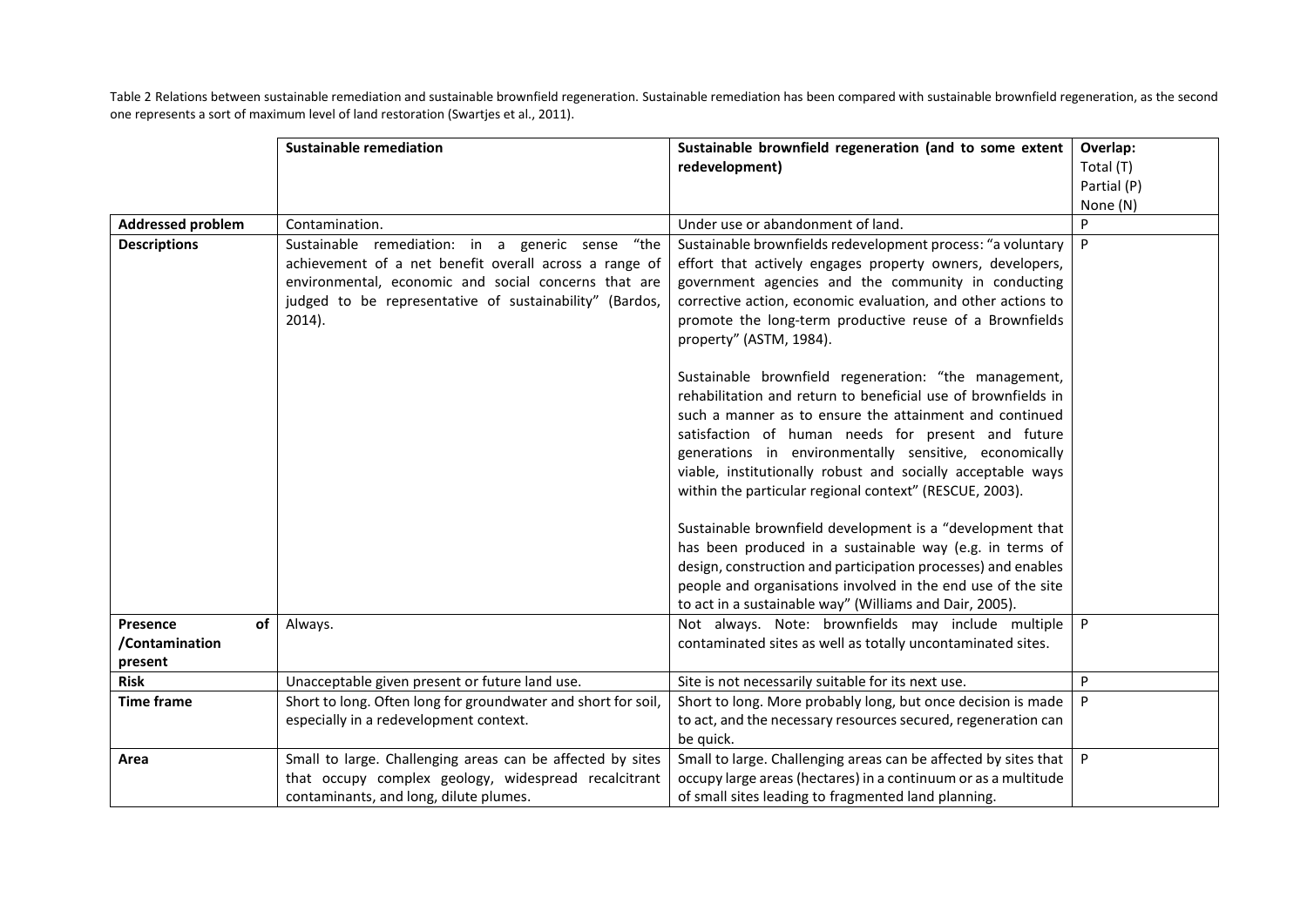| <b>Potential stakeholders</b> | 1. Potentially Responsible Parties                             | Potentially responsible parties<br>1.                          | stakeholder<br>As    |
|-------------------------------|----------------------------------------------------------------|----------------------------------------------------------------|----------------------|
| involved                      | 2. Site owners                                                 | Site owners<br>2.                                              | categories almost T; |
|                               | 3. Site neighbours                                             | Site neighbours<br>3.                                          | sustainable<br>but   |
|                               | 4. Local authorities (town or city)                            | Local authorities (town or city)<br>4.                         | remediation implies  |
|                               | Region and sub-regional government                             | Region and sub-regional government & spatial<br>5.             | stakeholders dealing |
|                               | 6. Regional and national regulators (environmental and         | planning departments                                           | with Environmental   |
|                               | health protection)                                             | Regional and national regulators<br>6.                         | Policy,<br>while     |
|                               | 7. Local community groups (neighbourhood, districts)           | Local community groups (neighbourhood, districts)<br>7.        | regeneration those   |
|                               | 8. Public interest groups                                      | Public interest groups<br>8.                                   | dealing with land    |
|                               | 9. Developers/investors                                        | Developers/investors<br>9.                                     | planning policy.     |
|                               | 10. Technology providers                                       | 10. Technology providers                                       |                      |
|                               | 11. Consultants                                                | 11. Consultants                                                |                      |
|                               | 12. Financiers                                                 | 12. Financiers                                                 |                      |
|                               | 13. Contractors (remediation)                                  | 13. Contractors (remediation and construction)                 |                      |
|                               | 14. Insurers                                                   | 14. Insurers                                                   |                      |
|                               | 15. End-users                                                  | 15. End-users                                                  |                      |
|                               | 16. Media                                                      | 16. Media                                                      |                      |
|                               | 17. Scientific community and research                          | 17. Scientific community and research                          |                      |
|                               | (based on Rizzo et al., 2015)                                  | (based on Rizzo et al., 2015)                                  |                      |
| <b>Policy context</b>         | At international level, management of contaminated sites       | Sustainable brownfield regeneration has been included in $ P $ |                      |
|                               | and remediation procedures are usually addressed by            | some national legislative frameworks and some documents        |                      |
|                               | national, regional and local legislative frameworks.           | provided by national environmental protection agencies,        |                      |
|                               | Sustainable remediation has been only recently included in     | usually with general indications and suggestions.              |                      |
|                               | some national and regional legislative frameworks, but         | Nevertheless, several EU Directives and USA policies (e.g. the |                      |
|                               | usually with only general indications/suggestions (e.g. in the | "Brownfields Law" that amended the Comprehensive               |                      |
|                               | USA, Executive Orders 13514 and 13423 are enacted to           | Environmental Response, Compensation, and Liability Act        |                      |
|                               | incorporate sustainability into federal activities, such as    | (CERCLA or Superfund) on January 11, 2002 (US EPA, 2012);      |                      |
|                               | remediation).                                                  | the Presidential Executive order 12580 have been enacted to    |                      |
|                               | An exception is represented by Austria (Europe), where,        | deal with aspects related with brownfield regeneration (e.g.   |                      |
|                               | since 2012, the application of the MCEA tool for               | urban environments, soil, stakeholder engagement, resource     |                      |
|                               | sustainability options appraisal (Döberl et al., 2013) is      | efficiency, circular economy and land use, structural funds,   |                      |
|                               | mandatory when requesting resources from the Austrian          | state-aids, waste, water, groundwater, renewable energies,     |                      |
|                               | National Remediation Fund.                                     | nature and habitats).                                          |                      |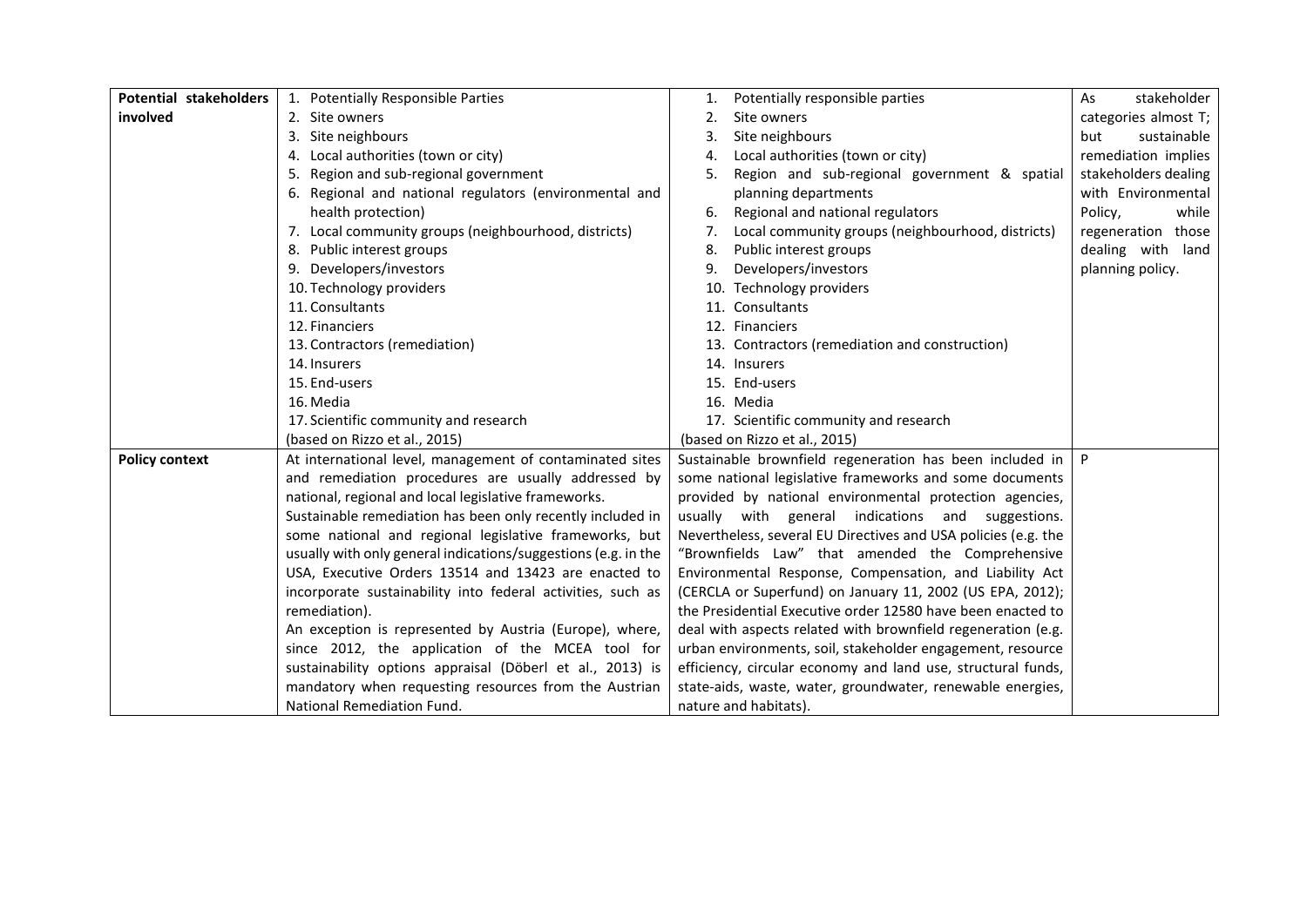In the USA, there is a much greater overlap between the contaminated land and brownfield domains (Tang & Nathanail, 2012). Brownfields (ASTM, 1984; US EPA, 2002) are defined as "real property, the expansion, redevelopment, or reuse of which may be complicated by the presence or potential presence of a hazardous substance, pollutant, or contaminant" (USEPA, 2002). Environmental concerns associated with a brownfields site are resolved in the context of financial limitations (e.g. limited remediation and redevelopment funds available) and social considerations (e.g. property reuse often times increases the quality of life of the local and surrounding communities) (Holland et al., 2013). Thus, the concepts of site assessment and cleanup of brownfields in the USA have a strong overlap with the concepts of sustainable remediation (Hadley and Harclerode, 2015).

Another concept subsidiary to sustainable remediation is "green remediation" (US EPA, 2008). As a concept, definitions of sustainable remediation encompass (but extend beyond) green remediation. Green remediation is intended to reduce the demand placed on the environment during clean-up actions and to conserve natural resources. It anticipates that the major decision-making elements setting the boundaries for remediation action, including economic and social considerations, have already taken place under the Comprehensive Environmental Response, Compensation, and Liability Act (CERCLA) National Contingency Plan (NCP) (US EPA, 2012). Hence, green remediation is about improving the environmental performance of the delivery of the remediation solution after the point at which a remedial solution has been selected (Bardos et al, 2013). A broad group of stakeholders in the United States worked over a four year period in the development of a voluntary standard (ASTM 2013) that could guide greener clean-up decisions at site remediation projects.

In the remainder of this paper, green remediation (as defined by the US EPA) and brownfield regeneration are discussed only in terms of how they are referenced or used in the various sustainable remediation frameworks reviewed.

The comparison of the international frameworks and related documents on sustainable remediation was carried out as shown i[n Figure 2,](#page-7-0) and was aimed at finding similarities and differences between the analysed frameworks as well as general trends.



<span id="page-7-0"></span>Figure 2 Comparison methodology and findings.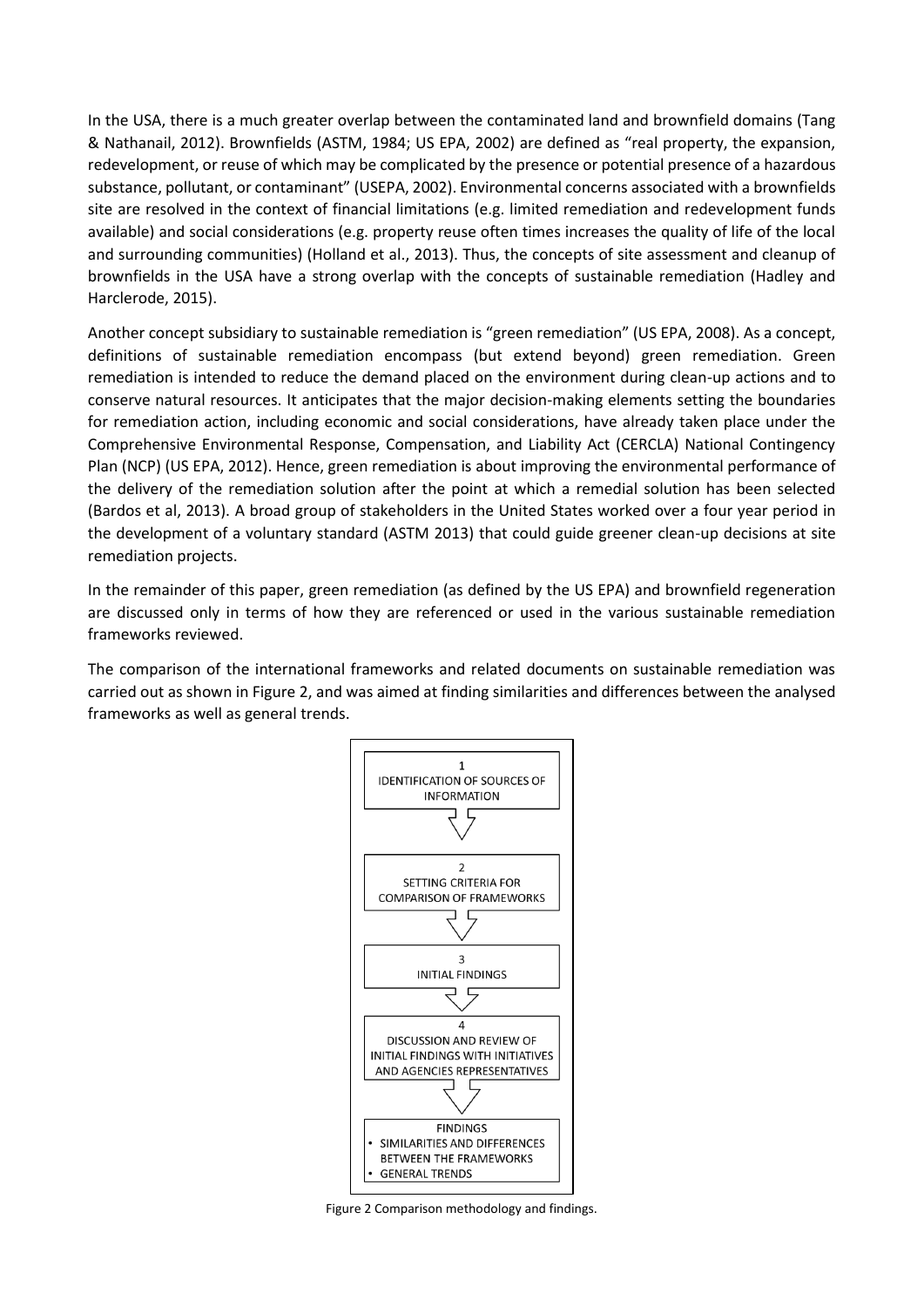The comparison criteria used are listed in [Table 3,](#page-8-0) along with their respective definitions (in Italics) and information on how they have been used. This comparison methodology has been applied to documents directly produced by the listed initiatives, which are reported in Annex 1 of Supplementary material.

<span id="page-8-0"></span>Table 3 Comparison criteria and respective definitions and indications for application.

| <b>Comparison criterion</b> | Definition and information on how criteria have been used                                                                                                                                                                                                                                                                                                                                                                    |
|-----------------------------|------------------------------------------------------------------------------------------------------------------------------------------------------------------------------------------------------------------------------------------------------------------------------------------------------------------------------------------------------------------------------------------------------------------------------|
|                             | Formal statement of the meaning of sustainable remediation.                                                                                                                                                                                                                                                                                                                                                                  |
| <b>Definition</b>           | The analysis of the definitions of sustainable remediation provided by the initiatives allowed<br>some key themes to be identified, which represent key issues mentioned by the initiatives.                                                                                                                                                                                                                                 |
|                             | Key themes were further analysed dividing them in recurring themes and unique themes,                                                                                                                                                                                                                                                                                                                                        |
|                             | according to number of times they were mentioned in the definitions (i.e. recurring themes:                                                                                                                                                                                                                                                                                                                                  |
|                             | mentioned in more than one definition; unique themes: mentioned in only one definition).                                                                                                                                                                                                                                                                                                                                     |
| <b>Principles</b>           | Fundamental overarching concepts and values associated with sustainability, which should<br>always be considered when designing, implementing and reporting sustainable remediation<br>projects, where "sustainable remediation" is meant to be "elimination and/or control of<br>unacceptable risks in a safe and timely manner whilst optimising the environmental, social<br>and economic value of the work" (ISO, 2015). |
|                             | The principles, stated and adopted by the initiatives, have been analysed using the same<br>method exploited to analyse definitions. Again, recurring themes and unique themes have<br>been identified.                                                                                                                                                                                                                      |
|                             | Conceptual scheme and/or concise text structured for describing and depicting core aspects                                                                                                                                                                                                                                                                                                                                   |
|                             | of the sustainable remediation process.                                                                                                                                                                                                                                                                                                                                                                                      |
| <b>Framework structure</b>  | The initiatives' framework structures have been analysed considering key aspects emerging                                                                                                                                                                                                                                                                                                                                    |
|                             | from their design and contents. These consist of graphical aspects as well as key concepts or                                                                                                                                                                                                                                                                                                                                |
|                             | issues.                                                                                                                                                                                                                                                                                                                                                                                                                      |
|                             | Circumstances, assumptions, facts that can influence the development of a framework. In this                                                                                                                                                                                                                                                                                                                                 |
|                             | paper the comparison analysis, conducted according to this criterion, aims to consider how<br>the issues "risk based land management", "sustainable remediation and sustainable                                                                                                                                                                                                                                              |
|                             | brownfield regeneration", "top-down versus bottom-up approach" and "quantitative versus                                                                                                                                                                                                                                                                                                                                      |
|                             | qualitative approach (assessment tiers)" are addressed by the initiatives. Issue categories are                                                                                                                                                                                                                                                                                                                              |
|                             | based on common themes identified during review of the frameworks presented in Annex 1.                                                                                                                                                                                                                                                                                                                                      |
| <b>Context</b>              | The context has been analysed checking where risk based land management was explicitly                                                                                                                                                                                                                                                                                                                                       |
|                             | discussed in the frameworks, how the initiatives perceive sustainable remediation in relation                                                                                                                                                                                                                                                                                                                                |
|                             | to sustainable brownfield regeneration, if the proposed approach for remediation appraisal                                                                                                                                                                                                                                                                                                                                   |
|                             | is top-down or bottom-up, and, linked to the previous one, how quantitative and qualitative<br>approaches are suggested to be adopted. Indeed it is assumed that a top-down approach                                                                                                                                                                                                                                         |
|                             | often relies on quantitative approaches to support remediation appraisal, while a bottom-up                                                                                                                                                                                                                                                                                                                                  |
|                             | approach can benefit from a tiered approach, where qualitative methods are also considered                                                                                                                                                                                                                                                                                                                                   |
|                             | valuable for remediation appraisal.                                                                                                                                                                                                                                                                                                                                                                                          |
|                             | Approach/method suggested to assess sustainability.                                                                                                                                                                                                                                                                                                                                                                          |
|                             | In order to perform the comparison of the frameworks according to this criterion, a table-                                                                                                                                                                                                                                                                                                                                   |
|                             | based method has been adopted. For each framework, a general description of the suggested                                                                                                                                                                                                                                                                                                                                    |
|                             | assessment approach has been reported along with more specific information on:                                                                                                                                                                                                                                                                                                                                               |
| Sustainability              | how the framework suggests setting the objectives;                                                                                                                                                                                                                                                                                                                                                                           |
| assessment approach         | what kind of decision the assessment approach is for (e.g. remediation,<br>remediation in the wider domain of regeneration);                                                                                                                                                                                                                                                                                                 |
|                             | how the initiative suggests defining boundaries;<br>$\overline{\phantom{m}}$                                                                                                                                                                                                                                                                                                                                                 |
|                             | the scope and the criteria of the approach (i.e. range of issues / factors being<br>$\qquad \qquad -$                                                                                                                                                                                                                                                                                                                        |
|                             | encompassed as "sustainability"); this is reflected also in the indicators used.*                                                                                                                                                                                                                                                                                                                                            |
|                             | the methodology to be adopted.<br>$\qquad \qquad -$                                                                                                                                                                                                                                                                                                                                                                          |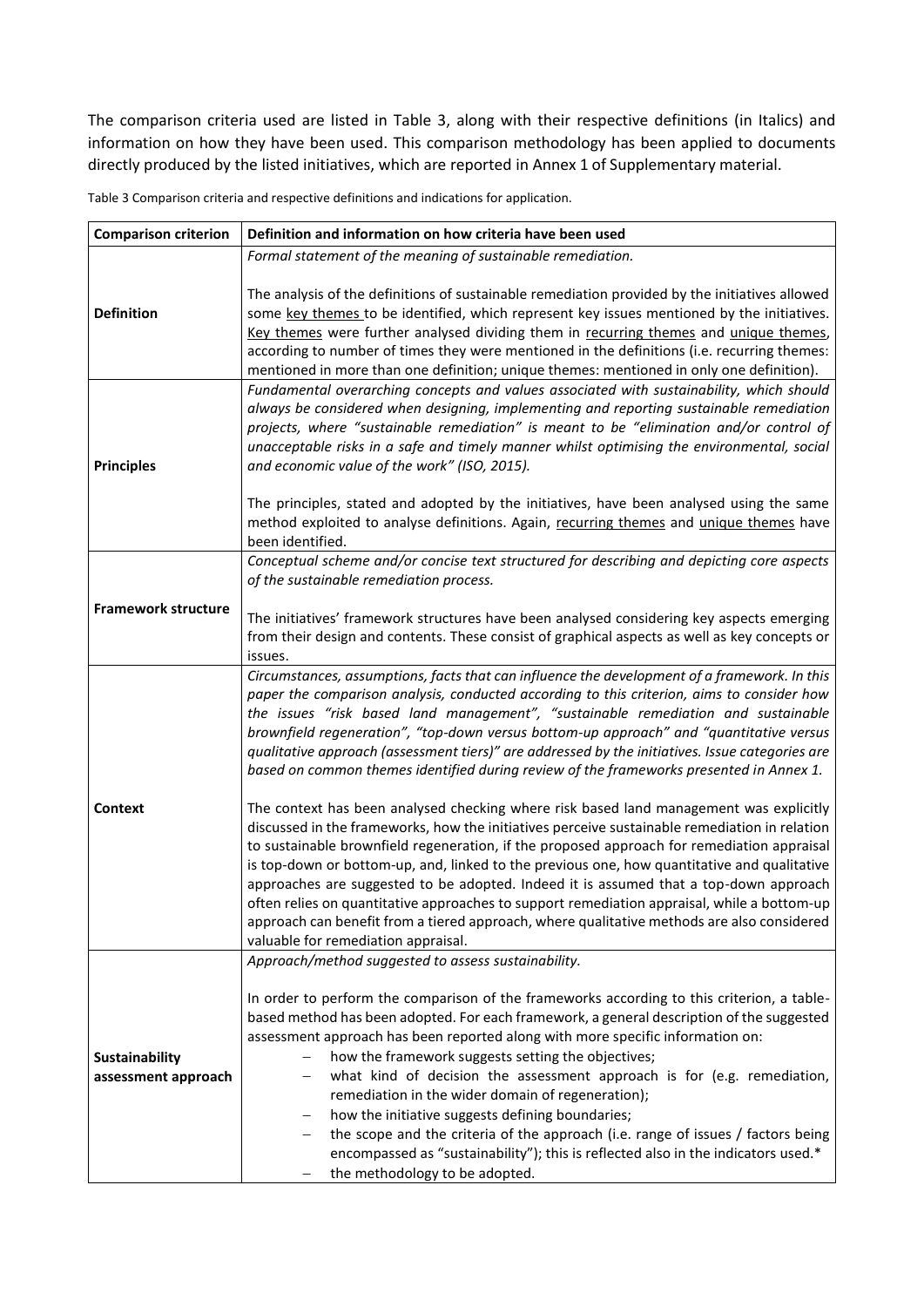|                             | * Indicator: single characteristic that can be compared between options to evaluate their        |
|-----------------------------|--------------------------------------------------------------------------------------------------|
|                             | relative performance towards specific sustainable development concerns. Indicators need to       |
|                             | be measurable or comparable in some way that is sufficient to allow this evaluation (CL:AIRE,    |
|                             | $2010$ ).                                                                                        |
|                             | List of specific technical words and expressions used or created ad hoc by an initiative to deal |
|                             | with sustainable remediation.                                                                    |
| Terminology/                |                                                                                                  |
| Vocabulary                  | Specific/technical words met in definitions and principles proved to be frequent (met more       |
|                             | than once), or infrequent. Frequent words have been analysed.                                    |
|                             | Criterion to compare how different initiatives suggest to deal with stakeholders. Sub-criteria   |
|                             |                                                                                                  |
|                             | are: "transparency in reporting to stakeholders", "effectiveness in reporting to stakeholders"   |
|                             | and "broad participation".                                                                       |
|                             |                                                                                                  |
| <b>Engaging</b>             | Recommendations provided by the different initiatives on how to deal with stakeholders           |
| stakeholders:               | were compared. We considered the Bellagio Principles for assessing sustainable development       |
|                             | (IISD, 1996; as modified by Pinter et al., 2012) and we referred to:                             |
|                             | Principle 5 "Transparency";<br>$\bullet$                                                         |
|                             | Principle 6 "Effective communication";                                                           |
|                             | Principle 7 "Broad participation".                                                               |
|                             | The management and archiving of information related with sustainable remediation projects.       |
|                             |                                                                                                  |
| <b>Documentation</b><br>and |                                                                                                  |
| recordkeeping               | Suggestions provided by the different initiatives on how to manage and archive                   |
|                             | documentation were analysed.                                                                     |
|                             | Examples of applications of frameworks and approaches to specific sites.                         |
|                             |                                                                                                  |
|                             | Case studies are used to demonstrate that adopting effective sustainable remediation is          |
|                             | feasible and useful. Case studies represent a way of getting users involved, and encouraging     |
| <b>Case studies</b>         | the use of sustainability tools by showing effective examples of how things have been done       |
|                             | in practice in practical applications.                                                           |
|                             | Several initiatives on sustainable remediation offer on-line templates to encourage              |
|                             | stakeholders to provide information about their case studies.                                    |
|                             |                                                                                                  |

This comparison has necessitated some shared understanding of a number of specific terms between the various participants. In this paper we have used the word *framework* to describe the main reference documents structuring, encompassing and supporting the core concepts that function to apply sustainable development principles to remediation. We have typically taken this as the document identified as the initiative itself as a "framework", "white paper", "roadmap" or other such overarching documents. *Related documents* describe supporting material developed by the initiatives. Examples of related documents include proposed indicator categories or case studies (see Annex 1 of Supplementary material). We have used the word "criterion" to refer to an expected component of a sustainable remediation approach, against which we can benchmark sustainable remediation frameworks. We have used the word "theme" to describe a particular idea or subject highlighted in one or more sustainable remediation frameworks. We have used the word "context" to describe the circumstances that form the setting for an event, statement, or idea, and in terms of which it can be fully understood; for example: the jurisdictional circumstances and prevailing policy and regulatory background; or the way in which sustainable development has been defined.

Initial findings were sent to the various initiatives being considered in this paper for debate and discussion (primarily by e-mail). Feedback was provided by members of: CL:AIRE, Common Forum, Environment Agency Austria**,** NICOLE, SuRF-Italy, SuRF-NL, SuRF-UK, SURF, SuRF-Colombia, SuRF-ANZ, the ISO working group, and US EPA. Feedbacks provided by initiatives and agencies were incorporated into the discussions on similarities and differences among frameworks as well as general trends identified in the adopted approaches. The paper describes the outcomes following this engagement and does not separately present the preliminary findings these initiatives reviewed.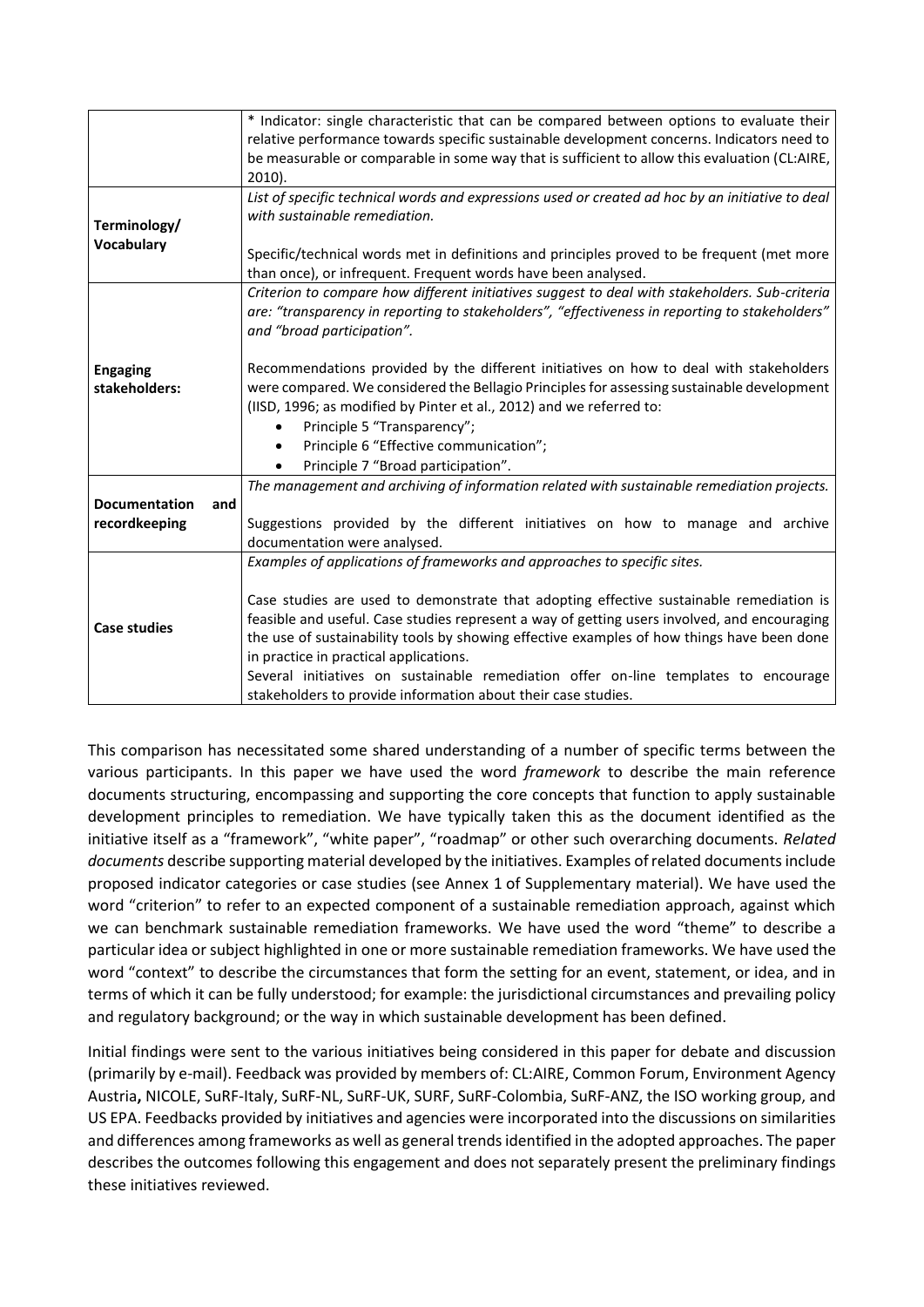### **3. Findings and discussion**

For each comparison criterion defined in [Table 3,](#page-8-0) similarities and differences among the different international frameworks and related documents are reported and described.

### **3.1. Definitions and Principles**

Ten definitions (or descriptions) of sustainable remediation from around the world are set out in Annex 2 of Supplementary material. These definitions show a high degree of consistency. Based on the exact wordings of the definitions, a number of recurring themes can be identified. These themes can be explicitly or implicitly mentioned. For instance the theme "Sustainability assessment/Assessment implied" is explicitly mentioned by Common Forum<sup>1</sup>, NICOLE and ITRC, while it is implicitly meant by SuRF-Italy, SuRF-NL, SuRF-UK and SuRF-ANZ within the expression "balanced decision-making process", where "balanced" implies the basis for assessment. Two themes are mentioned in nearly all definitions: decision making needs to be a balanced process of *optimising benefits* across the three elements of sustainability; and sustainable remediation needs to take account of all *three elements (or pillars) of sustainability*.

However, typically definitions do not stand alone, but are supported by a number of broader principles in a supportive text (See Annex 3 of Supplementary material). [Table 5](#page-12-0) lists the initiatives and the themes that occur more than once across the wordings of definitions and principles. Themes are listed according to the number of times they are mentioned by the initiatives. [Table 5](#page-12-0) indicates in each cell if the theme reported within the wordings is met:

- in the definition (D);
- $\bullet$  in the principles (P);
- in the definition and in the principles (D&P).

[Table](#page-10-0) *4* lists themes identified more than once in definitions and principles along with an explanation.

| <b>Theme</b>                | <b>Explanation</b>                                                           |
|-----------------------------|------------------------------------------------------------------------------|
| Benefit optimisation/Better | The initiative highlighted this theme, meaning that optimisation of benefits |
| remediation solutions       | coming from the adoption of sustainable remediation is possible and in a     |
|                             | way recommended.                                                             |
| Human                       | The initiative highlighted this theme, meaning that risk assessment is of    |
| health/Environmental        | paramount importance in sustainable remediation. In other words,             |
| health/Risks - RBLM         | sustainable remediation is risk-based.                                       |
| Three pillars/elements of   | The initiative highlighted this theme, confirming the importance of all the  |
| sustainability              | three sustainability pillars and the commitment to consider them.            |
| Sustainability              | The initiative wanted to draw attention of readers on the fact that          |
| assessment/Assessment       | sustainable remediation is based on an assessment process.                   |
| implied                     |                                                                              |
| Decision making process     | The initiative highlighted this theme, meaning that decision-making based    |
|                             | on sustainability principles represent a win-win factor in sustainable       |
|                             | remediation.                                                                 |

<span id="page-10-0"></span>Table 4 Themes identified more than once and explanation

 $1$  Note the COMMON FORUM definition is taken from its shared publication, joint position statement, with NICOLE (Common Forum and NICOLE, 2013).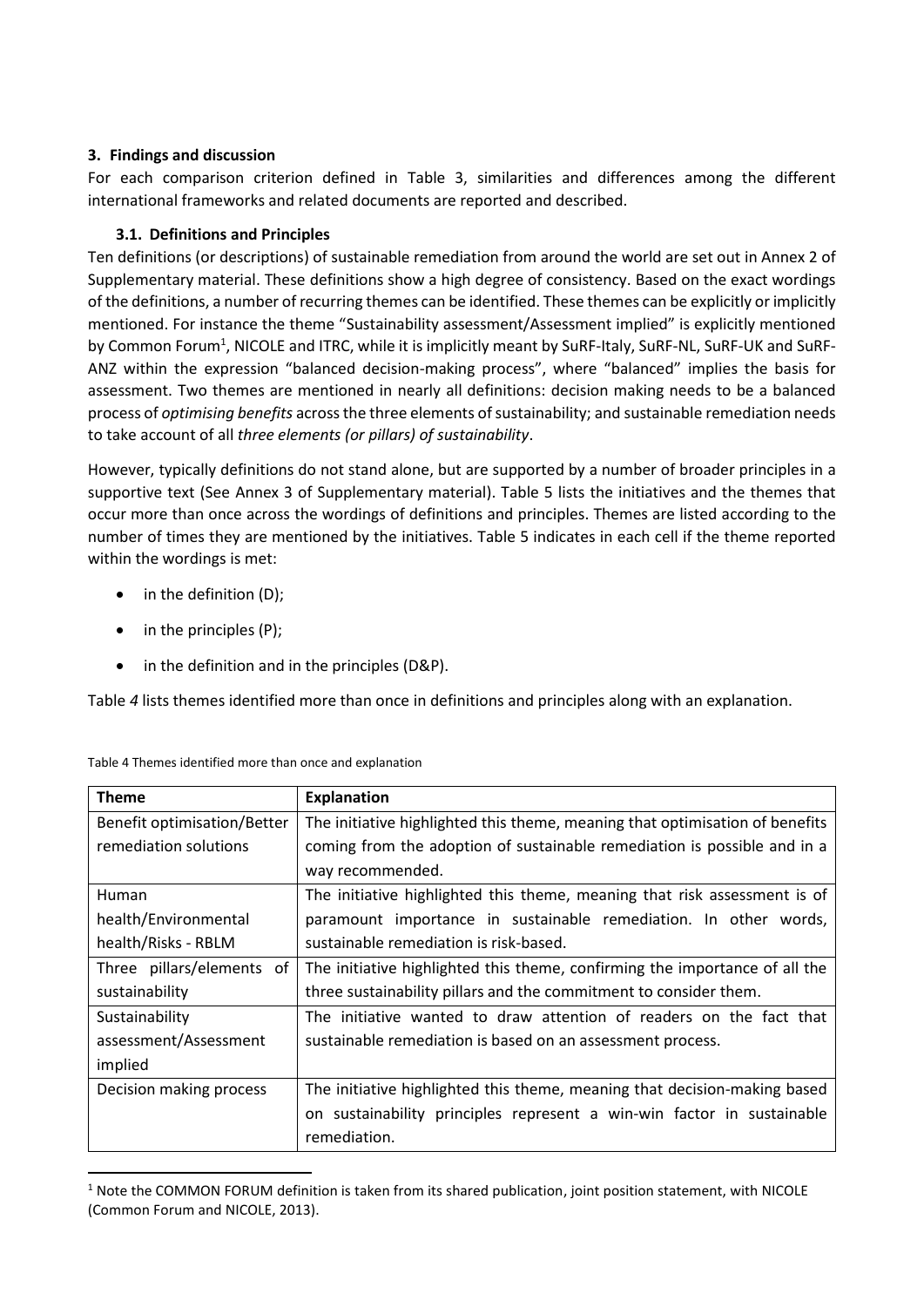| Transparency                | The initiative highlighted this theme, meaning that transparency is a         |  |  |  |  |  |  |  |
|-----------------------------|-------------------------------------------------------------------------------|--|--|--|--|--|--|--|
|                             | valuable factor to achieve sustainable remediation.                           |  |  |  |  |  |  |  |
| Stakeholders                | The initiative highlighted this theme, meaning that involving stakeholders is |  |  |  |  |  |  |  |
|                             | important for achieving effective sustainable remediation.                    |  |  |  |  |  |  |  |
| technical<br>Emphasis<br>on | The initiative highlighted this theme, meaning that a focus on technical      |  |  |  |  |  |  |  |
| environmental issues and    | environmental issues and actions is needed.                                   |  |  |  |  |  |  |  |
| actions                     |                                                                               |  |  |  |  |  |  |  |
| Long term vision            | The initiative highlighted this theme, meaning that adopting a long term      |  |  |  |  |  |  |  |
|                             | vision can be beneficial to ensure long standing results.                     |  |  |  |  |  |  |  |
| (Contaminated<br>land)      | The initiative highlighted this theme, meaning that sustainable remediation   |  |  |  |  |  |  |  |
| Management                  | can be part of a wider process.                                               |  |  |  |  |  |  |  |
| Sound science               | The initiative highlighted this theme, which is significant to make the       |  |  |  |  |  |  |  |
|                             | assessment results consistent.                                                |  |  |  |  |  |  |  |
| Use of indicators/metrics   | The initiative highlighted this theme, in a way recommending a tiered         |  |  |  |  |  |  |  |
|                             | assessment approach.                                                          |  |  |  |  |  |  |  |
| Complying with regulations  | The initiative highlighted this theme, meaning that the legal framework is    |  |  |  |  |  |  |  |
|                             | the unavoidable basis where to start the assessment from.                     |  |  |  |  |  |  |  |
| Judicious limited resources | The initiative highlighted this theme, meaning that resources, like land, are |  |  |  |  |  |  |  |
| use/use of resources        | limited and this has to be beard in mind during sustainable remediation.      |  |  |  |  |  |  |  |
| Record keeping              | The initiative highlighted the importance of this theme to make the           |  |  |  |  |  |  |  |
|                             | assessment process always traceable and verifiable.                           |  |  |  |  |  |  |  |
| Safe working practices      | The initiative highlighted the importance that workers adopt safe working     |  |  |  |  |  |  |  |
|                             | practices during remediation works.                                           |  |  |  |  |  |  |  |
| Emphasis<br>socio-<br>on    | The initiative highlighted the importance of considering the economic and     |  |  |  |  |  |  |  |
| economic                    | social pillars to properly manage potential impacts on community.             |  |  |  |  |  |  |  |
| factors/community impacts   |                                                                               |  |  |  |  |  |  |  |

Almost all or even all themes could occur in initiatives' frameworks reviewed, if the entire document is considered or in an implicit. However, this analysis focused specifically on *what was* written, i.e. the *wordings* used in definitions and principles, as defined in [Table](#page-10-0) *4*. Therefore, themes not identified in frameworks compared in [Table](#page-12-0) *5* do not imply that those themes are not reflected in the framework, rather they are not *explicitly* present in the actual wording of definition and principles. We feel this a valid approach, as for many (if not most) practitioners, this written information will be the point of entry and main point of reference for the various sustainable remediation frameworks published.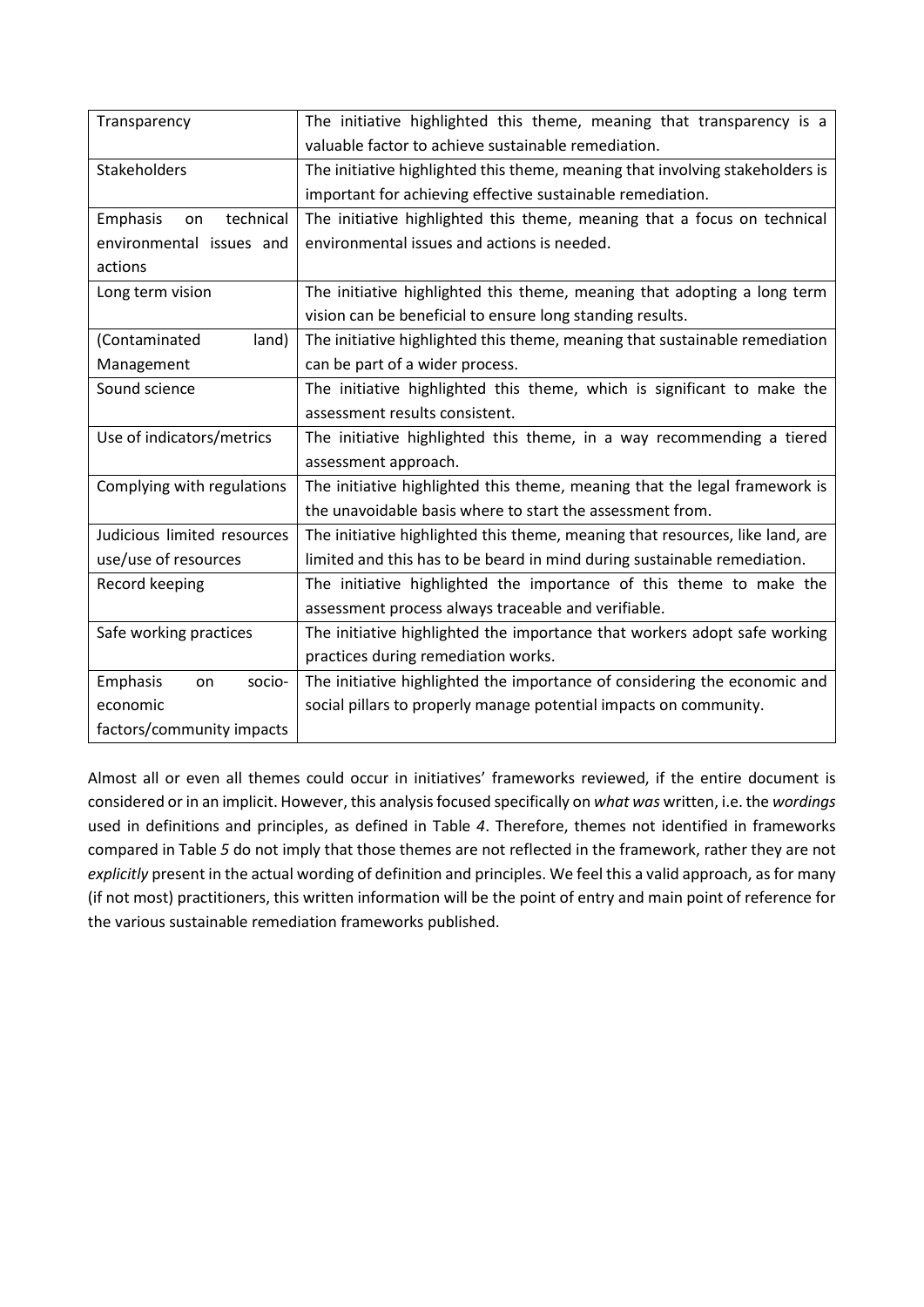|                    |               |                                                      | <b>THEMES</b>           |                                                      |                                             |                                       |                                                    |              |                                                         |                                   |                                                              |                  |               |                              |                            |                   |                                                     |                        |
|--------------------|---------------|------------------------------------------------------|-------------------------|------------------------------------------------------|---------------------------------------------|---------------------------------------|----------------------------------------------------|--------------|---------------------------------------------------------|-----------------------------------|--------------------------------------------------------------|------------------|---------------|------------------------------|----------------------------|-------------------|-----------------------------------------------------|------------------------|
|                    |               | Benefit optimisation/Better<br>remediation solutions | Decision making process | Human<br>health/Environmental<br>health/Risks - RBLM | Three pillars/elements of<br>sustainability | Importance of stakeholder<br>opinions | Sustainability<br>assessment/Assessment<br>implied | Transparency | Emphasis on socio-economic<br>factors/community impacts | (Contaminated land)<br>Management | Emphasis on technical<br>environmental issues and<br>actions | Long term vision | Sound science | of indicators/metrics<br>Use | Complying with regulations | keeping<br>Record | Judicious limited resources<br>use/use of resources | Safe working practices |
|                    | Common        | D&P                                                  | D&P                     | D                                                    | D&P                                         | P                                     | D&P                                                | D            | D&P                                                     | D&P                               | P                                                            | P                |               |                              | P                          |                   | P                                                   |                        |
|                    | Forum*        |                                                      |                         |                                                      |                                             |                                       |                                                    |              |                                                         |                                   |                                                              |                  |               |                              |                            |                   |                                                     |                        |
|                    | <b>NICOLE</b> | D&P                                                  | D&P                     | D&P                                                  | D&P                                         | D&P                                   | D&P                                                | D&P          | D&P                                                     | D&P                               | P                                                            | P                |               | P                            | P                          |                   | P                                                   |                        |
|                    | SuRF-Italy    | D                                                    | D&P                     | P                                                    | D                                           | D&P                                   | D                                                  | P            |                                                         | D                                 |                                                              |                  | P             |                              |                            | P                 |                                                     | P                      |
|                    | SuRF-NL       | D                                                    | D&P                     | P                                                    | D                                           | D&P                                   | D                                                  | P            |                                                         |                                   |                                                              | P                | P             | D                            |                            | P                 |                                                     |                        |
|                    | SuRF-UK       | D                                                    | D&P                     | P                                                    | D                                           | P                                     | D                                                  | P            |                                                         |                                   |                                                              |                  | $\mathsf{P}$  | D                            |                            | P                 |                                                     | P                      |
|                    | ASTM**        | D                                                    |                         |                                                      |                                             | P                                     | D                                                  |              |                                                         | D                                 | P                                                            |                  |               | D                            | P                          |                   |                                                     |                        |
| <b>INITIATIVES</b> | <b>ITRC</b>   | D&P                                                  | P                       | P                                                    | D&P                                         |                                       | D                                                  |              | P                                                       |                                   | P                                                            |                  |               |                              | P                          |                   |                                                     |                        |
|                    | <b>SURF</b>   | D&P                                                  |                         | D                                                    |                                             |                                       |                                                    |              |                                                         |                                   | P                                                            | P                |               |                              |                            |                   | D&P                                                 |                        |
|                    | SuRF-         | D                                                    |                         | D                                                    | D                                           |                                       |                                                    |              |                                                         |                                   |                                                              |                  |               |                              |                            |                   |                                                     |                        |
|                    | Canada***     |                                                      |                         |                                                      |                                             |                                       |                                                    |              |                                                         |                                   |                                                              |                  |               |                              |                            |                   |                                                     |                        |
|                    | SuRF-ANZ      | D                                                    | D&P                     | P                                                    | D                                           | P                                     | D                                                  | P            |                                                         |                                   |                                                              |                  | P             | D                            |                            | P                 |                                                     | P                      |
|                    | <b>ISO</b>    | D                                                    | P                       | D&P                                                  | D                                           | P                                     |                                                    | P            | P                                                       |                                   |                                                              | P                | P             |                              | P                          | P                 |                                                     | P                      |
|                    | <b>TOTAL</b>  | 15                                                   | 14                      | 12                                                   | 12                                          | 11                                    | 10                                                 | 8            | 6                                                       | 6                                 | 5                                                            | 5                | 5             | 5                            | 5                          | 5                 | 5                                                   | 4                      |

Table 5 Themes mentioned more than once in definitions and principles, and listed according to the times they are mentioned.

<span id="page-12-0"></span>*\* Note the COMMON FORUM definition and principles are taken from its shared publication with NICOLE (Common Forum and NICOLE, 2013).*

*\*\*The ASTM E2876-13 Standard does not include a set of principles.*

*\*\*\*There are currently no Canadian-specific frameworks for sustainable remediation. SuRF-Canada is in the process of finalizing a white paper on ensuring optimal remediation project outcome.*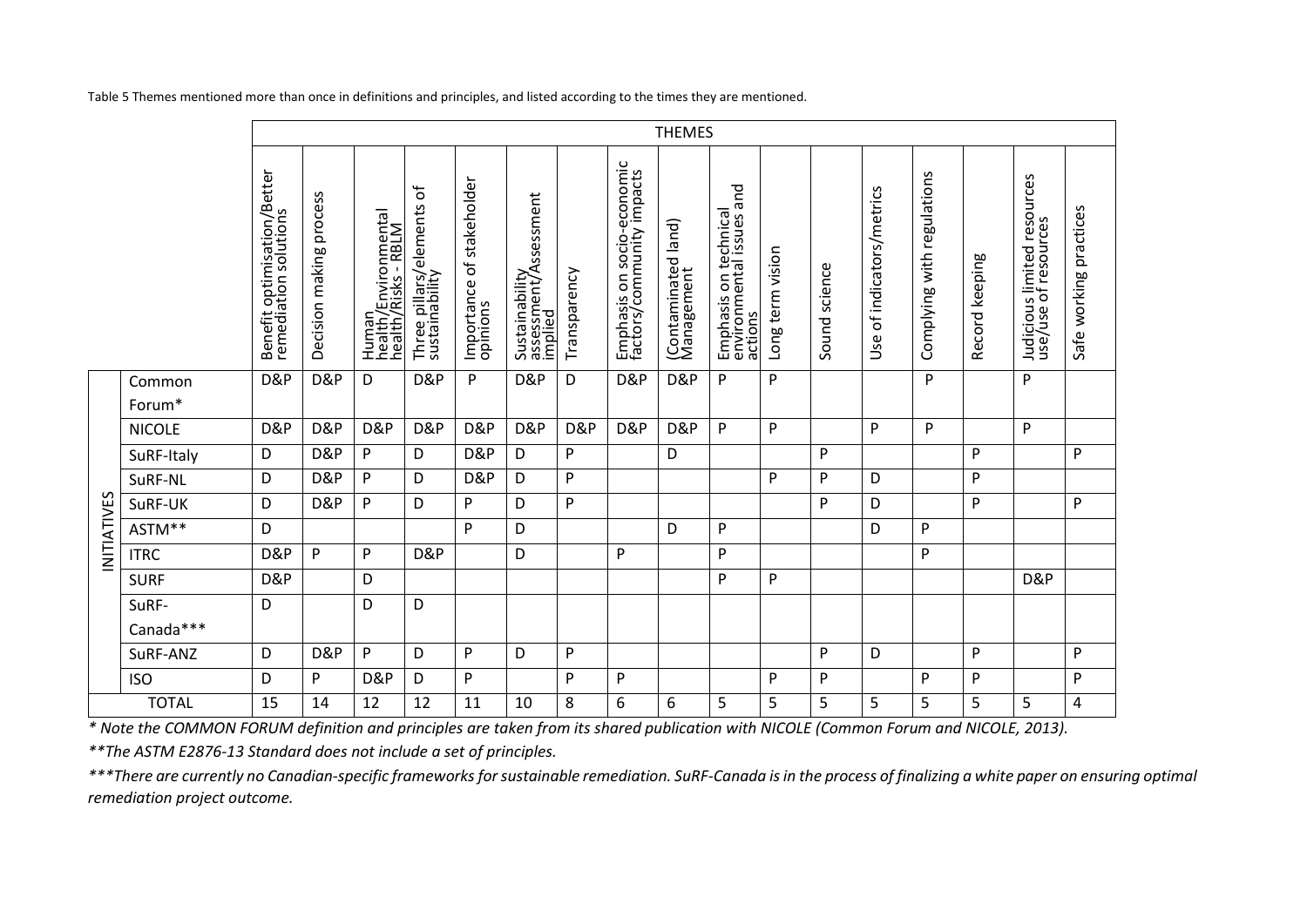The theme of "Benefit optimisation/Better remediation solutions" refers to the idea that applying sustainable remediation should lead to remediation outcomes with, overall, an enhanced overall level of benefit (or reduced level of detriment) across a broad range of sustainability criteria. This idea is mentioned by all initiatives in their definitions. However, is only explicitly mentioned in the principles of four initiatives' (Common Forum, NICOLE, ITRC, and SURF).

All of the following five broad themes are mentioned in the definitions/principles of most frameworks: importance of balanced decision-making based on sustainability principles, pre-eminence of risk assessment as the basis of deciding the need for remediation, the three elements of sustainability, importance of stakeholder opinions, and sustainability assessment as basis for sustainable remediation. These themes represent the following ideas:

- A balanced approach to decision making is the idea that a wide range of sustainability criteria are considered in decision making, with no factor having undue influence (although weightings of importance might be considered, as long as this is done in an explicit and transparent way).
- Remediation decision-making is predicated on the removal of unacceptable levels of risk to human health, water, ecology or other receptors of concern. The removal of these risks remains the central aim of a remediation project and should not be diminished in any way by factoring removal against other criteria such as cost, resource usage etc. Sustainable remediation is intended to find the optimal approach to achieving the necessary risk management which maximises wider benefits and minimise detriments (discussed in more detail in Section 3.3).
- Sustainable development encompasses three elements: society, environment and economy, otherwise known as the three pillars of sustainability: "people, planet and profit".
- Stakeholder involvement is crucial to achieve successful sustainable remediation.
- Sustainability assessment: some process of comparison of remediation options is necessary to identify the most sustainable potential approaches, this process is known as sustainability assessment.

The following themes are incorporated in the principles of a number of frameworks:

- An "emphasis on technical environmental issues and actions" as opposed to the social and economic elements of sustainable remediation was evident in the text of documents. ITRC (2011b), SURF (2009) and ASTM (2013) definitions and principles highlighted environmental issues, activities and consequential impacts that can occur during a remediation process (e.g. energy consumption, release to the environment). This tendency could be explained by the fact that, in the USA, green remediation has played a significant role in contaminated land management as regulated by the US-EPA, under CERCLA (US EPA, 2012), which considers it "as the practice of considering all environmental effects of clean-up actions and incorporating options to minimize the environmental footprints of clean-up actions" (US EPA, 2011).
- A "Long term vision" describes the idea that sustainable remediation outcomes should be beneficial in the long term and are part of a longer term basis for understanding the success of remediation measures, and is explicit in the documents of Common Forum, NICOLE, SuRF-NL, SURF and ISO;
- "Sound science" is the idea that sustainability assessment needs to be based on robust evidence and technical concepts that are transparent, reproducible and can meet expert technical peer review scrutiny. The need for a sound science basis is mentioned by in the various European Union SuRF organisations, SURF-ANZ, and ISO. "Complying with regulations" is acknowledged by ISO, COMMON FORUM, ASTM, and ITRC.

Besides the themes described i[n Table 4,](#page-10-0) there are some unique points made in the definitions and principles of few frameworks only: the importance of communication with wider stakeholder interests; taking a 'bottom-up' approach as described below, and the sharing of experiences through case studies for NICOLE (2012); the consideration of local and larger community for SuRF-Canada; and addressing unacceptable risk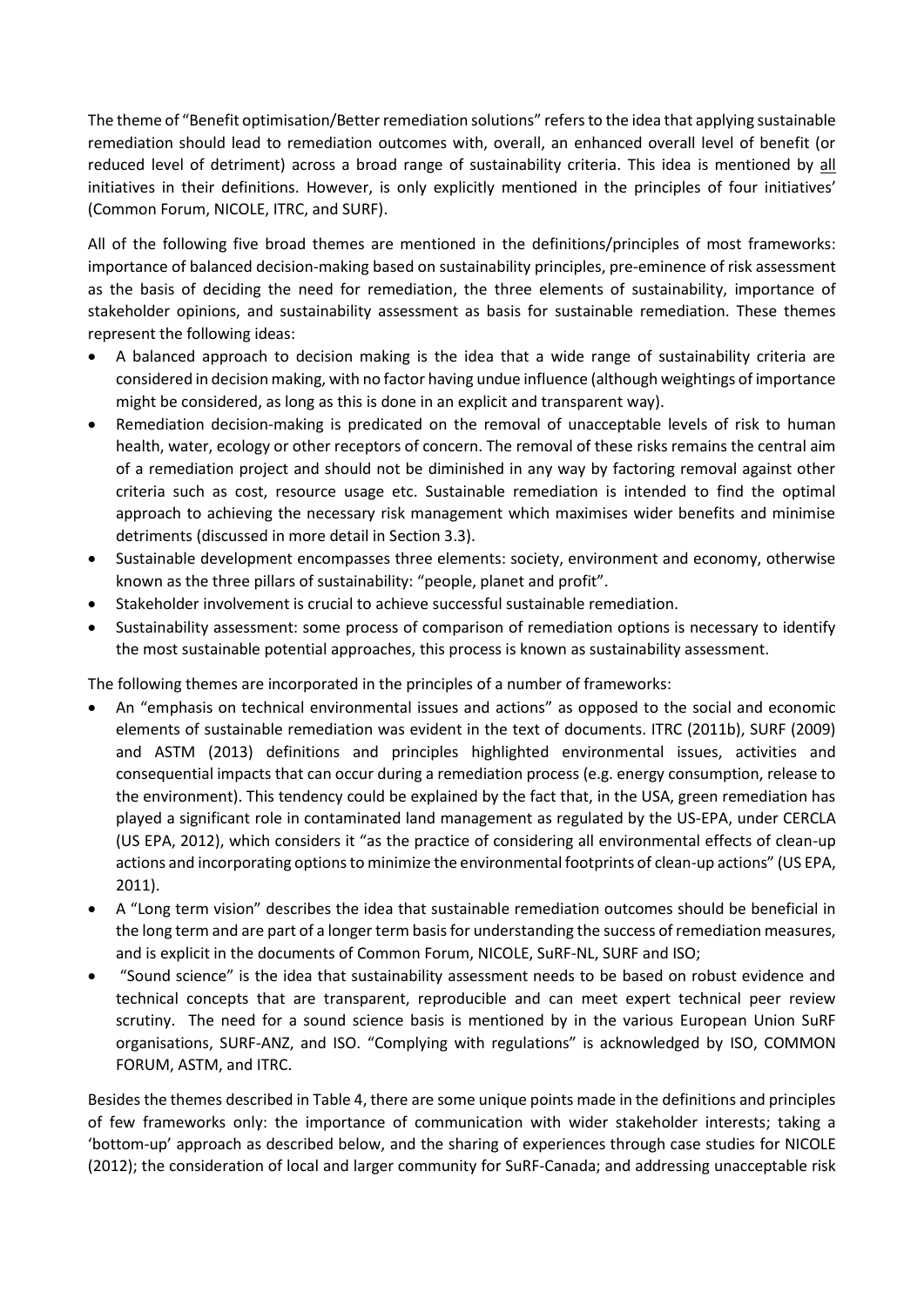in a "timely manner" for ISO (2015). NICOLE also highlights the need to build trust between stakeholders and for considering socio-economic factors in sustainable remediation (NICOLE, 2012).

### **3.2. Framework structures**

The documents reviewed typically offer guidance on how decision-making should be structured showing the decisional process by means of a diagram, a flowchart, or a scheme with for instance shapes, arrows and symbols. In this paper these schemes are referred as "framework structures". Examples of these are given in Annex 4 of Supplementary material. We have separated out a number of aspects occurring in these framework structures, defined in Table 6. We have then mapped the frameworks where these aspects appear, in [Table 7](#page-15-0) .

| <b>Aspect</b>                      | <b>Explanation</b>                                                     |  |  |  |  |  |  |
|------------------------------------|------------------------------------------------------------------------|--|--|--|--|--|--|
| Graphic representation             | The document provides an overarching graphical representation          |  |  |  |  |  |  |
|                                    | (framework structure) to support readers in visualising the process of |  |  |  |  |  |  |
|                                    | achieving sustainable remediation.                                     |  |  |  |  |  |  |
| Sustainability                     | The sustainability concept explicitly includes all three elements      |  |  |  |  |  |  |
|                                    | (pillars) of sustainability.                                           |  |  |  |  |  |  |
| Remediation option appraisal       | The sustainable remediation framework is<br>underpinned<br>by          |  |  |  |  |  |  |
|                                    | comparison of different available options.                             |  |  |  |  |  |  |
| Stakeholder engagement             | Involving stakeholders is regarded as important for achieving          |  |  |  |  |  |  |
|                                    | effective and reliable sustainable remediation decisions.              |  |  |  |  |  |  |
| Sustainable decisions early in the | Early consideration of sustainable remediation<br>project<br>in.       |  |  |  |  |  |  |
| process                            | development, e.g. as early as land-use planning, is seen as leading to |  |  |  |  |  |  |
|                                    | potentially greater sustainability gains than solely considering       |  |  |  |  |  |  |
|                                    | sustainable remediation as a means of determining best remedial        |  |  |  |  |  |  |
|                                    | approach for pre-finalised remediation objectives.                     |  |  |  |  |  |  |
| Sustainable<br>Remediation         | Emphasising the role of sustainable remediation as part of wider       |  |  |  |  |  |  |
| contextualisation                  | regeneration projects.                                                 |  |  |  |  |  |  |
| End-use concerns                   | The framework identifies the particular importance of considering      |  |  |  |  |  |  |
|                                    | concerns of end-users that will live, work in, and in general use the  |  |  |  |  |  |  |
|                                    | remediated site in stakeholder engagement processes.                   |  |  |  |  |  |  |
| Risk assessment and management     | Remediation decision-making is predicated on the removal of            |  |  |  |  |  |  |
|                                    | unacceptable levels of risk to human health, water, ecology or other   |  |  |  |  |  |  |
|                                    | receptors of concern. In other words, sustainable remediation is risk- |  |  |  |  |  |  |
|                                    | based.                                                                 |  |  |  |  |  |  |
| Life cycle concept                 | Life cycle thinking should be applied to sustainable remediation.      |  |  |  |  |  |  |
| Focus on green aspects             | A focus on environmental aspects is considered necessary.              |  |  |  |  |  |  |
| Sustainable conceptual site model  | The importance of the conceptual site model as a tool that drives the  |  |  |  |  |  |  |
|                                    | risk assessment and sustainable remediation options appraisal          |  |  |  |  |  |  |
|                                    | processes.                                                             |  |  |  |  |  |  |

Table 6 Framework structure aspects and explanations.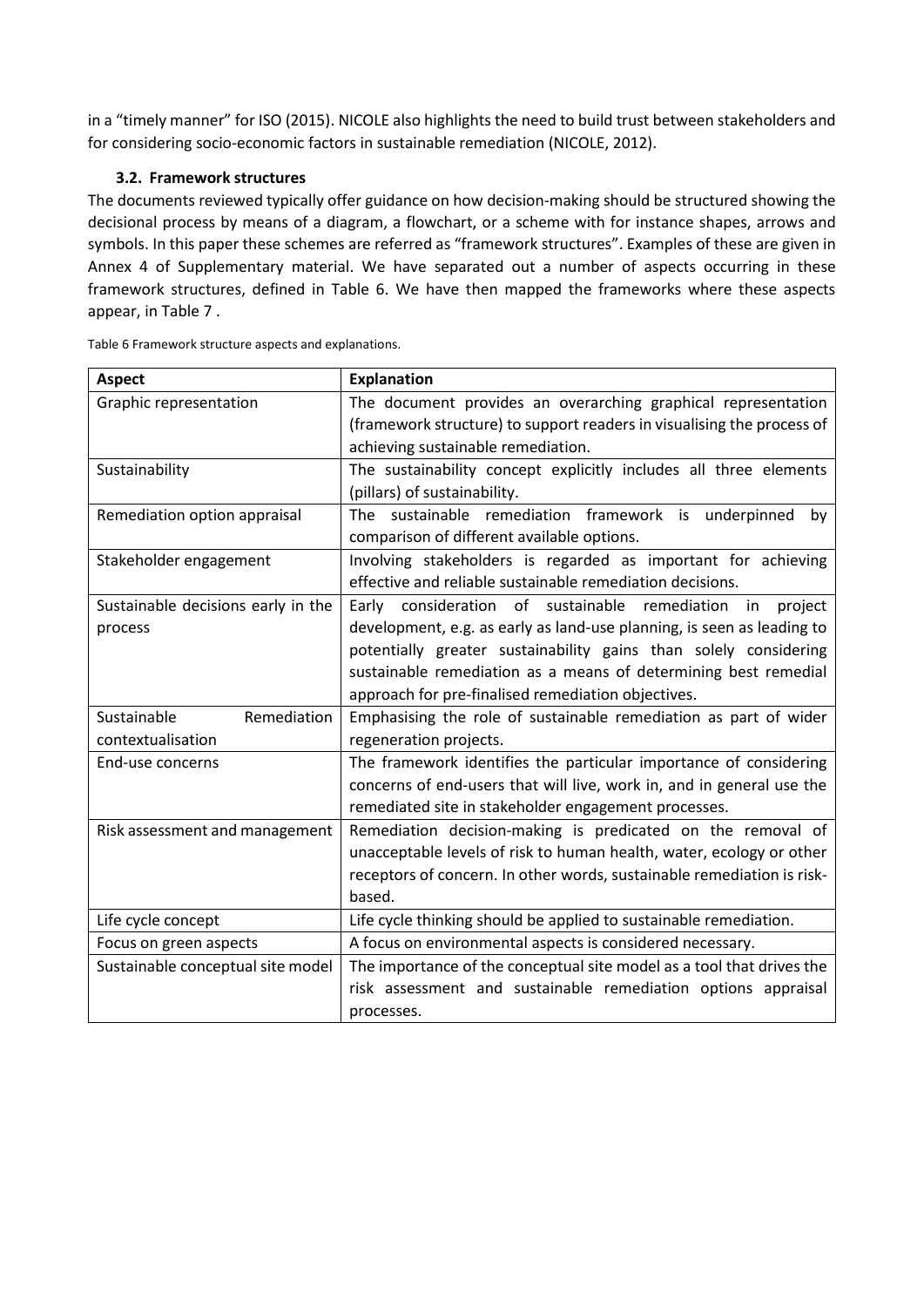<span id="page-15-0"></span>Table 7 Table reporting the aspects considered by each initiative that provides a framework structure.

|                    |               | <b>ASPECTS</b>            |                           |                           |                                                  |                                 |                                                 |                                    |                  |                           |                                         |                           |  |
|--------------------|---------------|---------------------------|---------------------------|---------------------------|--------------------------------------------------|---------------------------------|-------------------------------------------------|------------------------------------|------------------|---------------------------|-----------------------------------------|---------------------------|--|
|                    |               | representation<br>Graphic | Sustainability            | engagement<br>Stakeholder | Sustainable<br>decisions early in<br>the process | option appraisal<br>Remediation | contextualisation<br>Sustainable<br>Remediation | Risks assessment<br>and management | End-use concerns | Life cycle concept        | conceptual site<br>model<br>Sustainable | Focus on green<br>aspects |  |
|                    | <b>NICOLE</b> | X                         | $\boldsymbol{\mathsf{X}}$ | $\boldsymbol{\mathsf{X}}$ | $\boldsymbol{\mathsf{X}}$                        | X                               | X                                               | X                                  |                  |                           |                                         |                           |  |
|                    | SuRF-Italy    | X (in<br>progress)        | $\boldsymbol{\mathsf{X}}$ | X                         | $\times$                                         | X                               | X                                               | X                                  | X                | $\boldsymbol{\mathsf{x}}$ |                                         | X                         |  |
|                    | SuRF-NL       | X                         | X                         | $\boldsymbol{\mathsf{X}}$ | $\times$                                         | X                               | X                                               | X                                  | X                |                           | X                                       | X                         |  |
|                    | SuRF-UK       | X                         | $\boldsymbol{\mathsf{X}}$ | $\boldsymbol{\mathsf{X}}$ | $\boldsymbol{\mathsf{X}}$                        | X                               | X                                               | X                                  |                  | X                         |                                         |                           |  |
| <b>INITIATIVES</b> | <b>ITRC</b>   | X                         | X                         | $\boldsymbol{\mathsf{X}}$ | X                                                | X                               |                                                 |                                    |                  | $\boldsymbol{\mathsf{x}}$ | X                                       |                           |  |
|                    | <b>SURF</b>   | X                         | X                         |                           | $\boldsymbol{\mathsf{X}}$                        |                                 |                                                 |                                    | X                | $\boldsymbol{\mathsf{X}}$ | X                                       |                           |  |
|                    | SuRF-ANZ      | $\mathsf{x}$              | $\boldsymbol{\mathsf{X}}$ | $\boldsymbol{\mathsf{X}}$ | $\boldsymbol{\mathsf{x}}$                        | X                               | X                                               | $\boldsymbol{\mathsf{X}}$          |                  |                           |                                         |                           |  |
|                    | <b>ASTM</b>   | $\mathsf{x}$              | $\boldsymbol{\mathsf{X}}$ | $\boldsymbol{\mathsf{X}}$ |                                                  |                                 | X                                               |                                    | $\mathsf{x}$     |                           |                                         |                           |  |
|                    | <b>ISO</b>    | X                         | X                         | X                         | $\times$                                         | X                               | X                                               | X                                  | X                |                           | X                                       |                           |  |
|                    | <b>TOTAL</b>  | 9                         | 9                         | 8                         | 8                                                | $\overline{7}$                  | $\overline{7}$                                  | 6                                  | 5                | $\overline{4}$            | 4                                       | 2                         |  |

[Table](#page-15-0) *7* does not include the Common Forum or SuRF-Canada. Common Forum is not reported in this table because it has not issued a formal sustainable remediation framework document. This is because Common Forum aims to facilitate its member countries to have their own frameworks in direction of sustainable remediation principles, rather than have a specific framework for the forum itself. There is currently no specific Canadian sustainable remediation framework document. However, SuRF-Canada is in the process of finalizing a white paper on ensuring optimal remediation project outcome.

Perhaps understandably there is a general tendency among the frameworks reviewed to provide a graphic representation for sustainable remediation decision-making processes. The various framework structures reinforce their respective definitions and principles. These are linked to management and technical aspects in the frameworks, taking into account their jurisdictional context. These structures are all reproduced in Annex 4 of Supplementary material. The number of stages in the decision-making described varies.

NICOLE (2010) identifies four stages ("regional/locality", "site(s) or project(s)", "remedy selection", and "remedy process"). SuRF-Italy (in progress) provides a flowchart where the remediation options appraisal is part of the overall sustainability management and, eventually, brownfield regeneration process. SuRF-UK (CL:AIRE, 2010) focus on two main stages ("Stage A - Plan/Project design" and "Stage B - Remediation Implementation").

ITRC, in the USA, (2011b) suggests a five stage process: "evaluate/update conceptual site model", "establish goals", "stakeholder involvement", "select metrics and GSR evaluation level", and "record GSR efforts". The ITRC guidance also includes a complementary implementation flowchart consisting of these stages "identifying GSR options", "performing GSR evaluations", "implementing GSR approaches", and "monitoring, tracking, and documentation". The two flowcharts combined illustrate the ITRC GSR framework. SURF, in the USA, (2011) depicts the sustainable remediation decision-making process both as a linear process and as an iterative process, shown as a spiral, to better represent routinely incorporating sustainability throughout the remediation project life cycle. SURF suggests this better shows how sustainability of remediation implementation is continually evaluated and optimised for the benefit of all stakeholders. ASTM (2013) provides a six-step flowchart for best management practice selection and implementation in order to encourage users to incorporate sustainable elements into clean-up projects. ASTM also provides a structure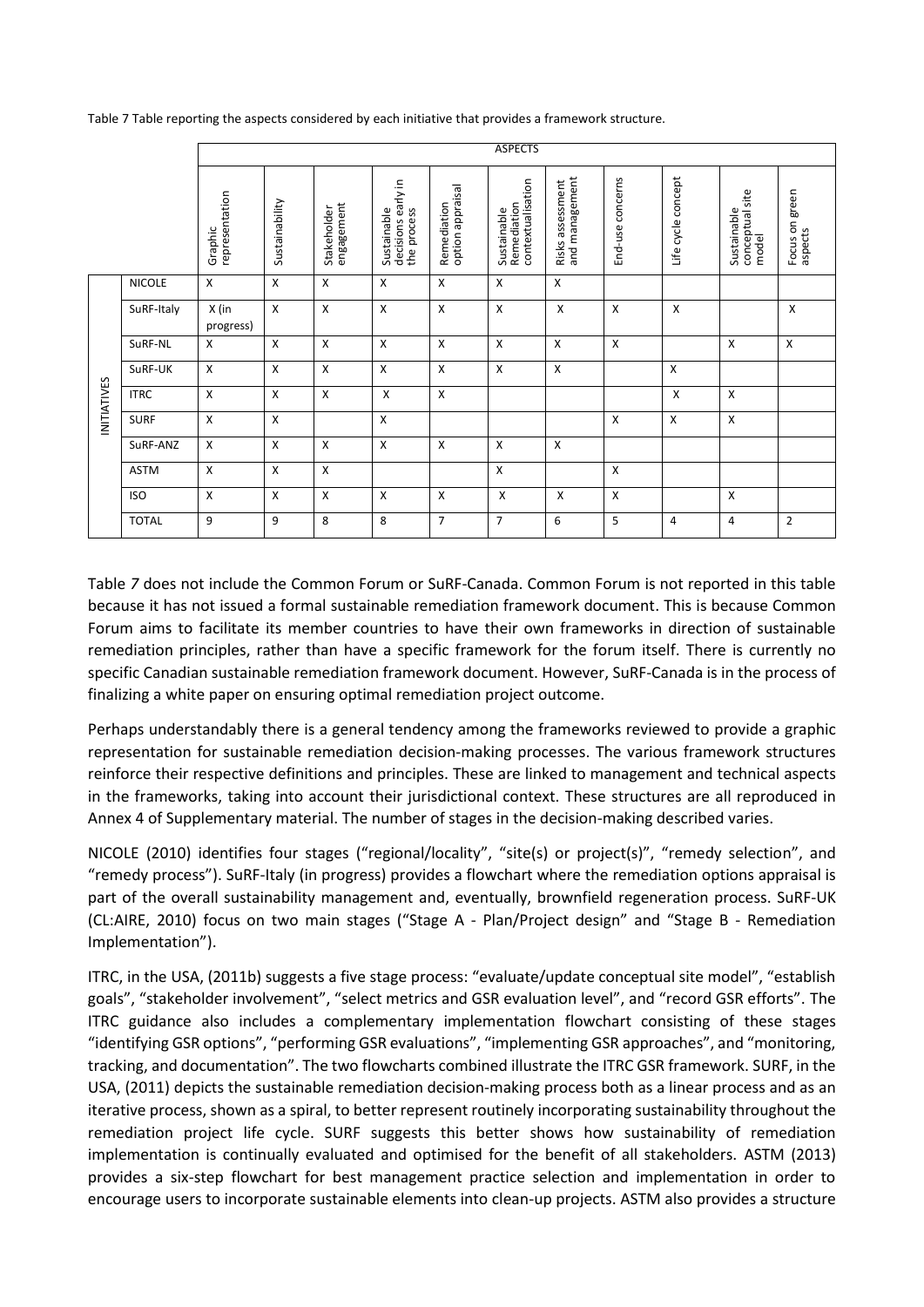that describes the relationships between the three pillars of sustainability across several specific considerations: energy, local community vitality, efficiencies in clean-up & cost savings, and the proposed best management practices.

SuRF-ANZ (2011) and ISO (2015), in line with SuRF-UK, provides a flowchart where the decision-making process is divided in two main stages, i.e. plan/project design and remediation implementation.

Focusing on the descriptive aspects within the framework structures, NICOLE (2010), SuRF-Italy (in progress), SuRF-UK (CL:AIRE, 2010), ITRC (2011b), SURF (2011) and ISO (2015) provide stakeholders with explicit indications on when and how to apply sustainability in different phases of planning and project management decision making and implementation.

NICOLE (2010), SuRF-Italy (in progress), SuRF-NL (2015), and SuRF-UK (CL:AIRE, 2010) framework structures all embed sustainable remediation in a wider decision making and planning context, where sustainable decisions should be taken as early as possible to enhance the opportunities for combining remediation with wider development-driven sustainability goals, and so achieve a better overall sustainability performance. The NICOLE Road Map (2010) frames remediation design, from a temporal point of view, after spatial planning and project design/site use. The NICOLE Road Map (2010) and SuRF-UK (CL:AIRE, 2010) framework both suggest that remediation design should be considered as soon as possible in project planning to maximise sustainability gains. The relationship between sustainable redevelopment and sustainable remediation has also been explored and confirmed in some detail by Holland et al. (2013). It should be noted that other framework documents also stress the importance of considering and incorporating sustainable remediation practice early in the project planning (e.g., ITRC, SURF, and ASTM), but do not explicitly link these considerations to broader redevelopment goals.

### **3.3. Context**

Context influences how the initiatives develop their frameworks and how they suggest implementing sustainable remediation. Depending on the jurisdiction and participating stakeholders, initiatives can differently perceive and address: a) risk-based approaches, b) the relationship between sustainable remediation and brownfield regeneration, c) top-down versus bottom-up approaches to sustainable remediation, as defined below, and d) quantitative versus qualitative approaches to assess sustainable remediation. The following provides a discussion on how initiatives' frameworks are influenced by these contexts.

### *Risk-based approaches*

The majority of frameworks align sustainable remediation with the use of risk assessment to determine the need for and extent of remediation, and what outcomes would be deemed as acceptable. For example, the COMMON FORUM and NICOLE (2013) firmly link sustainable remediation to the principles of Risk-Based Land Management" (CLARINET, 2002). SuRF-UK (CL:AIRE, 2010) links sustainable remediation to the risk-based approach for managing land contamination already in place in the UK, which is based on protecting human health, the environment and other specified receptors. The SuRF-UK framework has been developed to supplement the existing risk-based approach by addition of sustainability considerations, and so support a proportionate and risk-based approach". The other SuRF groups in Europe share this position. ISO (2015, p. 4) emphasises that "Sustainable remediation is about how to manage risks that merit intervention; it is *not* an excuse for doing nothing when you have such risks."

The consideration of risk in US-based frameworks is primarily based on the "the overall protection of human health and the environment" which is a key criterion in the EPA's National Contingency Plan (NCP) (40CFR300.430(e)(9)) for evaluating remediation options for a contaminated site. The ASTM E2876-13 Standard aligns itself with ASTM E2081 Guide for Risk-Based Corrective Action (RBCA), "a process enabling decisions to be made based on the risks posed to human health and the environment (ASTM International, 2010)". The SURF Framework (2011) acknowledges that risks associated with site worker health and safety and the community (e.g., truck accidents on the open road) are "not given proper consideration in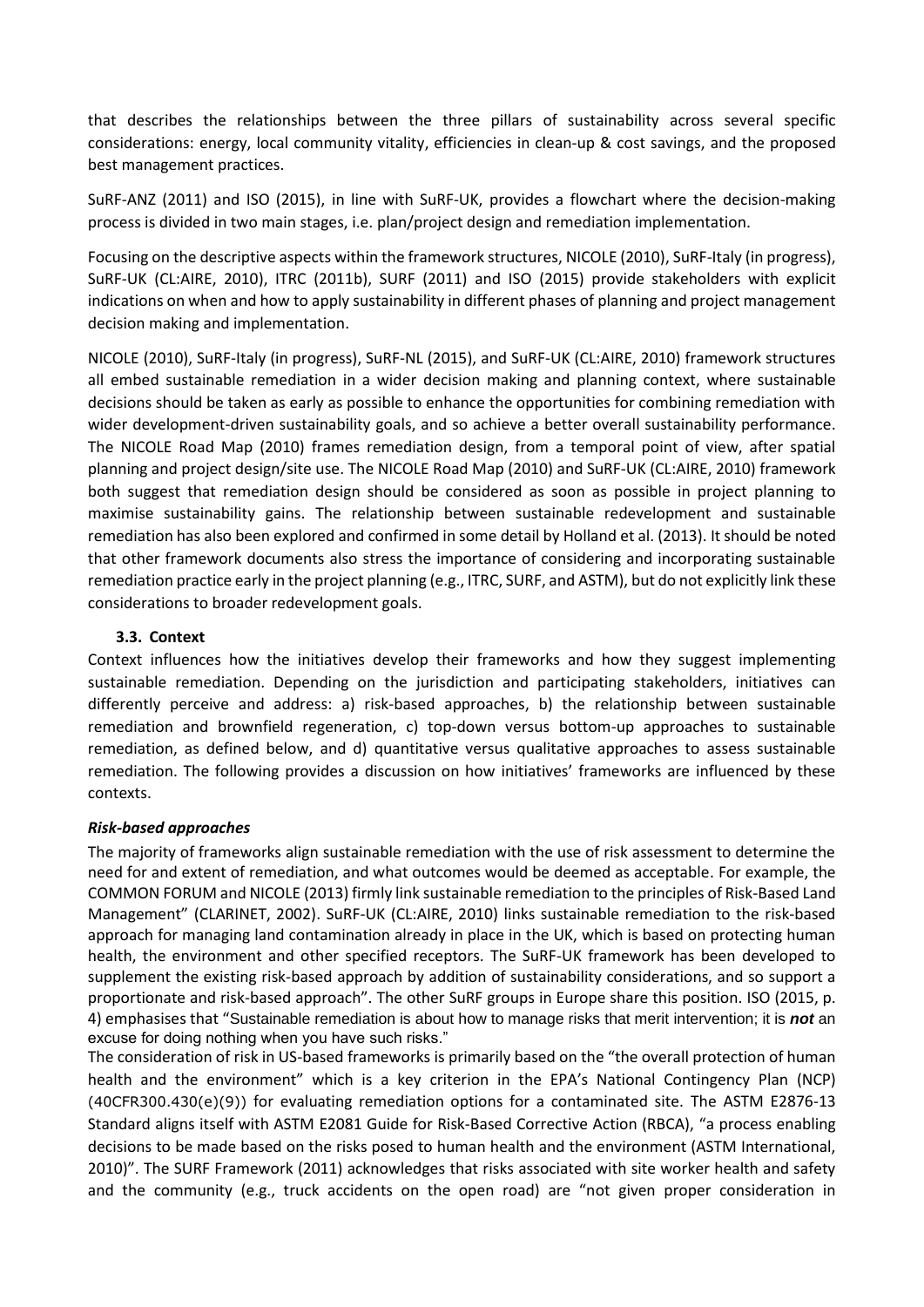remediation decisions". The SURF Framework (2011) also presents methodologies to conduct a risk-benefit analysis of proposed environmental management options. An example is Net Environmental Benefit Analysis (NEBA) to assist in quantifying and comparing ecosystem service impacts from proposed remediation and redevelopment scenarios. The NEBA quantified for each proposed cleanup scenario is based on the changes to cost and predicted changes in risk associated with the ecosystem service impacts considered in the evaluation.

ITRC (2011b) clearly states that "the ultimate goal of remediation is to protect human health and the environment. To meet this goal, many remedies have been focused on site-specific risks". This statement is in alignment with EPA's NCP. GSR approaches facilitate reduction of adverse secondary impacts of risk management actions on the environment and reduce the cost and time needed to achieve remediation goals.

The pre-eminence of risk-based land management is also recognized by ISO (2015).

# *Sustainable remediation and brownfield regeneration*

The Common Forum and NICOLE (2013), SuRF-Italy (2014), SuRF-UK (CL:AIRE, 2010), ASTM (2013), ITRC (2011b) SURF (2011, 2013) and ISO (2015) all explicitly provide a nexus between sustainable remediation and brownfields use.

While the brownfield sustainable redevelopment context is seen as broader than the sustainable remediation one, a nexus between these two domains is clearly recognised as important in the majority of sustainable remediation frameworks. As shown on Table 1, there are several similarities among the two domains, and they complement each other with the overarching objective of achieving a net benefit across environmental, economic and social concerns. In the US, the link between these domains assists in highlighting the successful outcome of incorporating sustainable practices in remediation (Hadley and Harclerode, 2015). However, the pursuit of sustainable remediation at a brownfield does not come at the expense of overall sustainable redevelopment (cf. Holland et al 2013 & HOMBRE 2014).

# *Top-down versus bottom-up approach / Sustainability assessment approach (quantitative versus qualitative)*

"Top down" decision-making describes a situation where key sustainability criteria and the methodologies for assessing and combining them are pre-selected or pre-defined in a *prescriptive* way in an overarching sustainability assessment procedure or approach. "Bottom-up" decision making describes a situation where the individual stakeholders associated with a particular project have at least some flexibility in identifying and agreeing the sustainability criteria and assessment methodology that they feel is most relevant to their particular project's circumstances. In this case the guidance offered by a framework document is more *descriptive.*

European initiatives, such as SuRF-UK and SuRF-NL, share a tendency to recommend combining compliance to regulatory mechanisms with a bottom-up approach to sustainability assessment and decision making. A tiered approach to assessing sustainable remediation is recommended, where the entry level of sustainability assessment is qualitative, and assessment progresses sequentially through semi-quantitative and quantitative tiers only where there is a strict need for a more quantitative approach. The rationale is to optimise the effort and cost of sustainability assessment and make shared decisions as soon as reliable information is available. A tiered approach also helps ensure that effort on any more detailed assessment is focussed on the specific criteria where agreement has not been reached at a lower tier (Bardos et al., 2016). A bottom up approach also recognises that not all stakeholders find quantitative methods robust, reliable or transparent (Hunt and Smith, 2015). In particular, not all sustainability criteria are seen as reliably quantifiable or monetisable for all stakeholders.

Regulatory green remediation policies and guidance from the USA (including the US EPA green remediation guidance) encourage organisations to focus particularly on taking action to reduce the environmental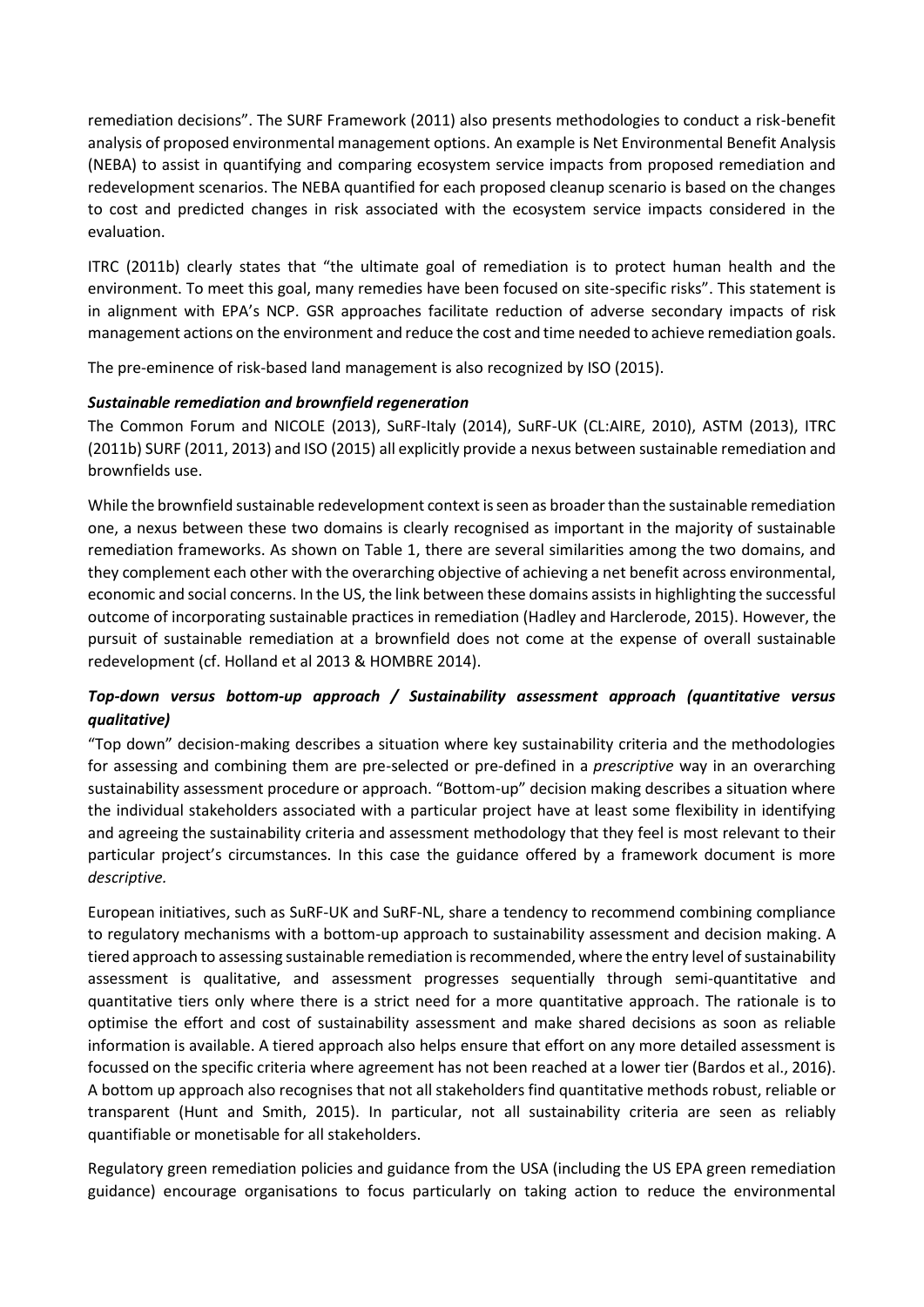footprint of the clean-up processitself (i.e., chosen remediation technology). EPA technical guidance suggests the use of quantitative analysis of the environmental footprints at more complex projects, to better discern which activities are significant footprint contributors and in that way better target footprint reduction measures.

The US SURF (2011), ITRC (2011b), and ASTM (2013) frameworks tend to be more prescriptive and place a greater emphasis on conducting quantitative evaluations when comparing different remediation options for a project. However, all three frameworks also encourage a bottom-up approach to defining and weighing sustainability objectives by promoting the engagement of stakeholders during this process. SURF (2011) and ITRC (2011b) frameworks also acknowledge the use of semi-qualitative/quantitative assessment tools (e.g., rating and scoring systems) and qualitatively evaluating sustainability impacts of incorporating best management practices. The ITRC framework is based on tiered approach: Tier 1 identifies, implements, and qualitatively evaluates best management practices; Tier 2 combines the selection of BMPs with a quantitative footprint evaluation; and Tier 3 combines the selection of BMPs with an extensive quantitative life cycle assessment.

The US sustainability assessment case studies reviewed (see Section 3.6) tend towards a top-down approach for sustainability assessment, which is in line with a more intensive centralised effort for quantitative parameters.

### **3.4. Sustainability assessment methodology**

Performance of a sustainability assessment for evaluating proposed alternative options of remediating a site is a necessary a part of the decision-making and management process of remediation, and, as such, is widely discussed in the framework documents. We have compared the sustainability assessment methodology presented by the different frameworks across several broad components as described in the SuRF-UK framing guidance (CL:AIRE, 2010), NICOLE (2010) and Bardos et al. (2011):

- Objectives setting including the rationale for the sustainability assessment, the decision being supported, how the outcomes will be used and the project options being compared
- Boundary setting to ensure like will be compared with like, in particular the system boundary, the level of detail to be included in analyses, boundaries concerned with distance and time
- Setting the scope of the assessment, i.e. the range of sustainability effects to be considered, for example as decision making criteria.
- Methodological approach, how individual considerations will be combined / aggregated into an overall assessment of sustainability (whether qualitative, semi-quantitative or quantitative).
- Additional measures, for example the use of sensitivity analyses to explore the reliability of assessments.

There is broad consensus about the importance of effective objective setting, clear boundary setting and the usefulness of taking a tiered approach to sustainability assessment (see Annex 5). ITRC, SURF and SuRF-UK frameworks discuss the importance of defining the spatial and temporal extent of the sustainability assessment scope, consideration of cradle-to-grave impacts, and the need to account for impacts beyond the physical boundary of the site. NICOLE (2010, 2012), SuRF-Italy (2014), SuRF-UK (CL:AIRE, 2010), ITRC (2011a), ASTM (2013), SURF (2011) and ISO (2015) all emphasise taking tiered approaches.

There is greater divergence in how the scope of sustainability is considered and the exact nature of sustainability assessment methodology. SuRF-UK emphasises the usefulness of sensitivity analyses to test the robustness of assessments, for example to differences in opinion between different stakeholders involved in the sustainability assessment discussions. The USA framework documents *tend* to place a greater emphasis on quantitative sustainability assessment methodologies which has a bearing on the sustainability criteria which can be actively considered for two reasons. Firstly, there is an absolute restriction because some criteria may be very hard to quantitatively evaluate, for example the effect on the aesthetics of a landscape or built environment. Secondly, there is a practical restriction because quantitative evaluations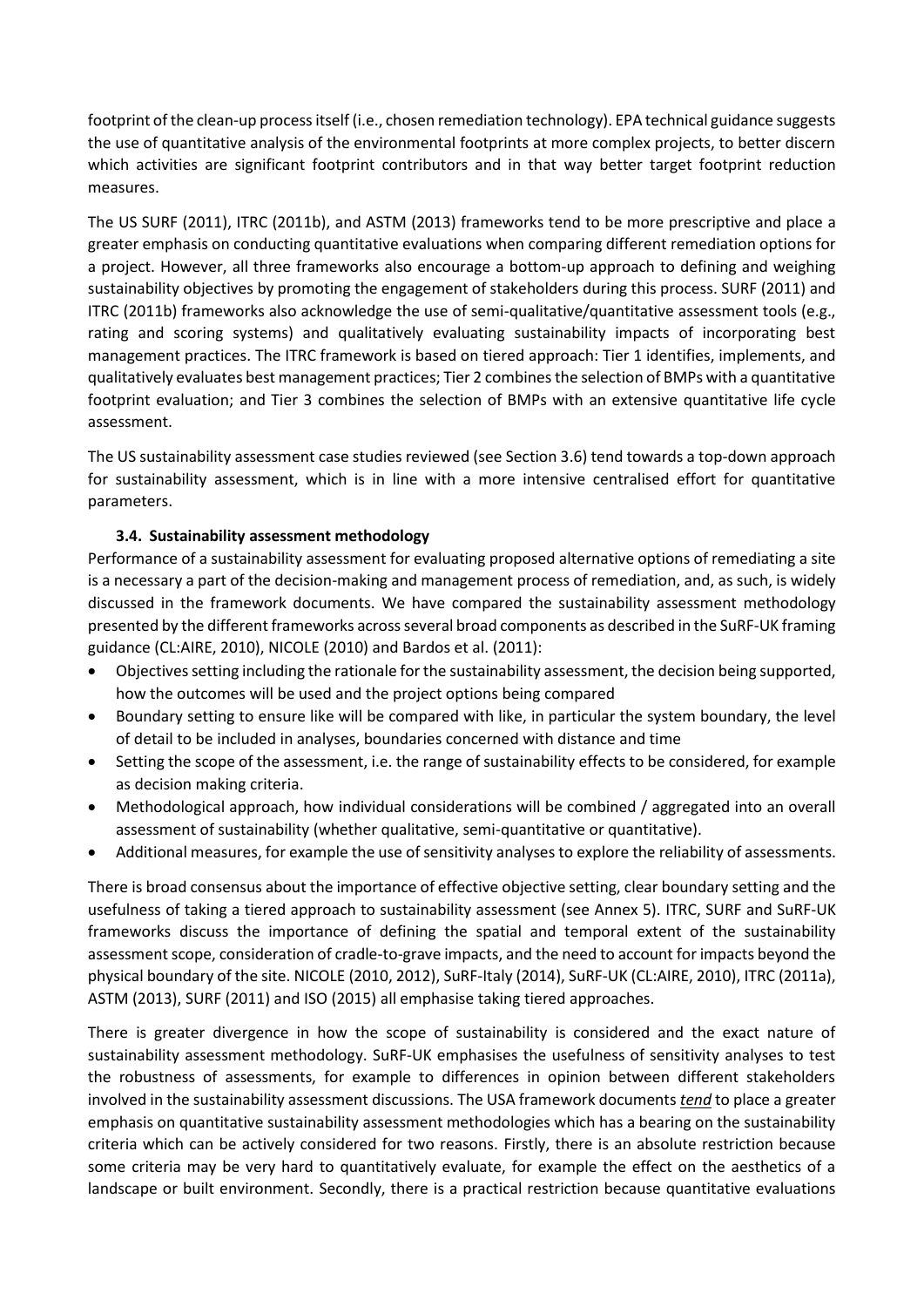tend to require greater effort so they are more costly, hence the overall range of considerations may be reduced or the assessment is not performed. Additionally, a reliance on "standard" methodologies such as life cycle assessment (LCA) or carbon footprint analysis excludes significant sustainability criteria. For example, LCA does not usually encompass soil functionality, and footprint measures one (albeit important) environmental criterion only. Hence, even though there are common tendencies in the approaches, the sustainability assessment approach proposed by one initiative for a particular context may not always be transferable to another (Bardos, 2014). However, this analysis should not be seen as absolute. A counter emphasis in US framework documents is that they also highlight the importance of a tiered approach. Furthermore, none of the guidance documents reviewed are obligatory, all are advisory. This means in any location particular organisations may decide that they prefer a more qualitative or a more quantitative approach. What is important is that the impact of this choice on the scope of sustainability considerations included is well understood.

Initiatives referenced, as part of this paper, continually collaborate on addressing knowledge gaps associated with sustainability assessment methodology. A common knowledge gap among the initiatives that was recently addressed was identifying comprehensive and transparent methods to evaluate the social sphere of sustainable remediation. The initiatives defined ten main societal impact categories based on review of the frameworks. As well as, identified several social impact assessment techniques to evaluate social impacts of remediation activities (Harclerode et al., 2015).

### **3.5. Provision of Terminology/Vocabulary**

A number of documents provide glossaries or lists of definitions of terms used: NICOLE (2012), ISO (2015), ASTM (2013), SuRF-UK (CL:AIRE, 2010), see Annex 6 of Supplementary material. Within other documents descriptions of terms tend only to be explained implicitly, or as the term first appears in the text. These definition of terms used are quite consistent across documents and no further discussion is necessary.

### **3.6. Case studies**

Annex 7 collates a number of case studies (Table 1) and case study templates issued by NICOLE, SuRF-Italy, SuRF-UK and SURF. The number of case studies published (so far) by NICOLE, SuRF-Italy, SuRF-UK, ITRC and SURF is 8, 10, 3, 10 and 12, respectively. All of the case studies attempt to consider all three elements of sustainability but with varying degrees of rigour and transparency.

NICOLE, SuRF-Italy, SuRF-UK and SURF provide an on-line template to assist experts involved in sustainable remediation projects to provide specific, standardised and comparable information about them. SuRF-Italy and SuRF-UK templates require information to identify and describe the site and the context, and to present the sustainability assessment process and related outcomes. The SURF template explicitly requires further information, such as the Regulatory Programme, site end use, key stakeholders, best management practices, metrics, tools and project contact.

24 individual case study documents were reviewed (data based on activities carried out until April 2015): 17 are related to remediation processes, while six are related to remediation processes in the context of wider regeneration projects, and one is about the development of a policy (ITRC, 2011b).

While most of the case studies report information on the approach used for option appraisal, some of them present the approach used for post-selection assessment to optimise performances of technologies already chosen and in use. Some have had to be written retrospectively and some are based on mind-game stakeholder engagement.

In general, the sustainability assessment approaches adopted more often are the following: BMP evaluations, carbon calculations, footprint calculations and life cycle assessment as well as risk-based approaches and multi criteria decision analysis. These should be preferably used in synergy and should be supported by expert judgements and stakeholders' contributions.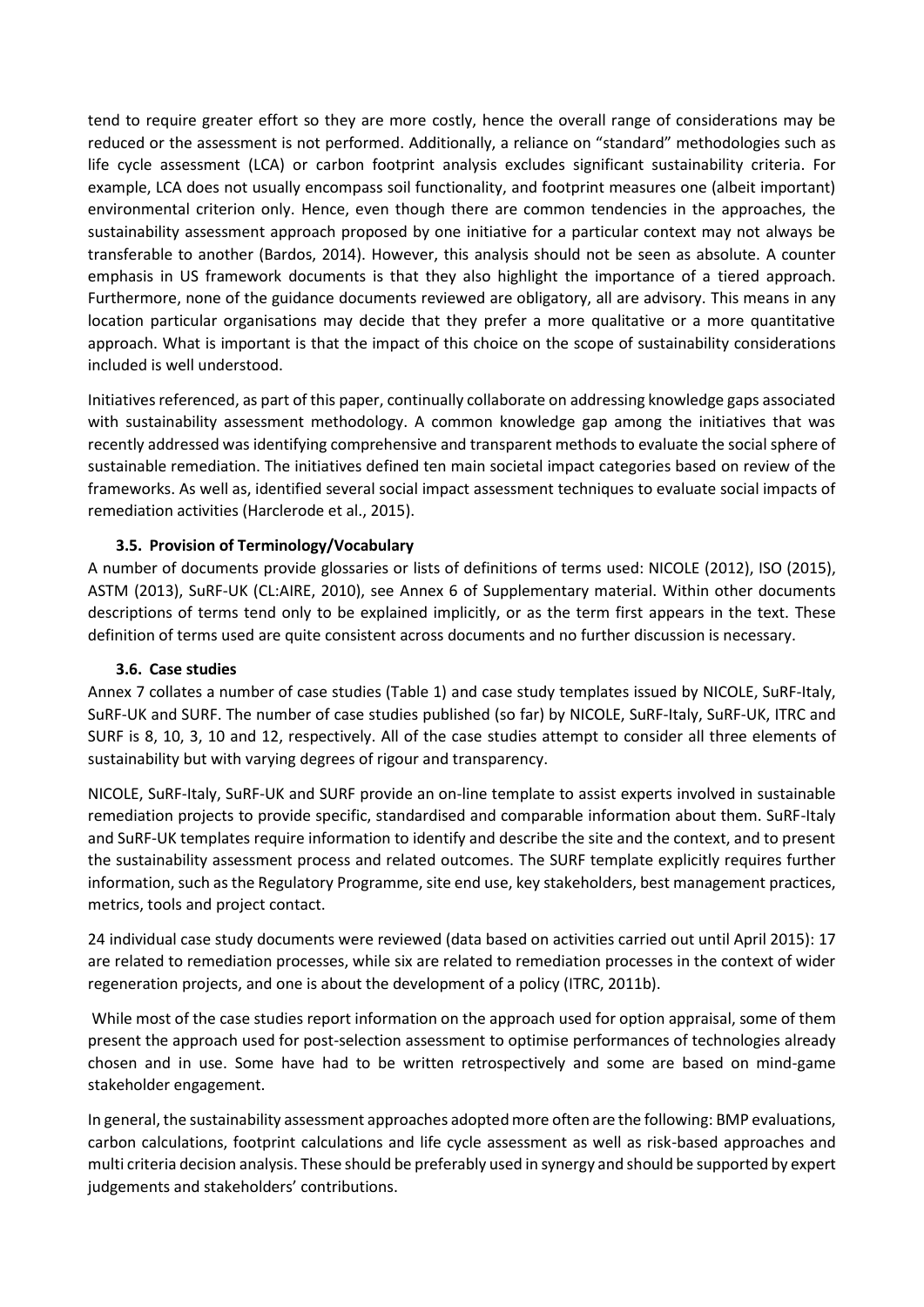Some information is available on the range of considerations currently being incorporated in sustainability assessment case studies. The Environment Agency Austria has made an analysis of case studies (options appraisals) based on 22 contributions to the "3<sup>rd</sup> International Conference on Sustainable Remediation" held in Ferrara, Italy in 2014. It can be shown that contrary to secondary environmental effects (impacts such as greenhouse gas emissions, waste generation, water consumption, energy demand), which are considered in almost all case studies, only a minority of case studies are counting for primary environmental effects (i.e. benefits such reducing the risks or the amount of contaminants), which may result in biased ranking of options. The application of "off-the-shelf" methods, mostly LCA-based software tools, which are not designed to include benefits, can be identified as one of the causes for this observation. It is to be hoped that more holistic and tailored approaches become the norm as consultancy practice in sustainable remediation consideration matures (Döberl and Müller-Grabherr, 2015).

### **3.7. Engaging stakeholders**

Stakeholder involvement is considered a key requirement for the optimal application of sustainability to remediation projects (Cundy, et al., 2013) and this is a key theme in the definitions and principles proposed by the analysed frameworks (see [Table 5\)](#page-12-0).

Common Forum and NICOLE (2013), in line with the Bellagio principles of "Transparency", "Effective communication" and "Broad participation", state that "stakeholders should be involved, and their interests [should be] considered in the decision making process, when, how and to what extent remediation meets also overall societal interests" and since "sustainability cannot be quantified in absolute terms, stakeholder engagement is crucial to ensure that a sustainability assessment minimises uncertainties in its consideration of project-specific issues and concerns, and allows stakeholders to provide their perspectives on the balance of potential impacts and benefits".

NICOLE, in its Road Map (2010), invokes stakeholders even when defining what a sustainable remediation project is (see Annex 2). It also states that sustainability assessment aims to build trust and consensus among stakeholders and "the earlier stakeholders consider sustainability principles, the more opportunities there are to improve sustainable outcomes and so provide greater benefit". According to NICOLE, stakeholders should be involved in the selection of key performance indicators.

SuRF-UK (CL:AIRE, 2010) goes beyond the normative reasons of involving stakeholders stating it is important involving them for three reasons: 1) stakeholders can provide crucial information about particular aspects of sustainability; 2) consultative processes improve transparency and robustness of decisions; and 3) engaging stakeholders is part of good governance.

Also SURF (2011), ASTM (2013) and ISO (2015) align their recommendations to the Bellagio principles and recognise that encouraging collaborative participation with stakeholders is a key objective in sustainability assessment. Moreover, they recognise that social equity and considerations for stakeholders' perspectives, potential problems, and concerns should be taken seriously throughout the remediation process.

In the regulatory context of USEPA, when the CERCLA, also known as Superfund was passed in 1980, it was structured to ensure that the people whose lives were affected by abandoned hazardous wastes, and EPA's actions to clean them up, would have an effective voice in the entire clean-up process. The Superfund program has since developed a very robust community involvement protocol to ensure communities have a say in the decision making process at Superfund sites. The protocol has been codified in the Superfund Community Involvement Handbook<sup>2</sup> (US EPA, 2015).

<sup>2</sup> http://www.epa.gov/superfund/community/policies.htm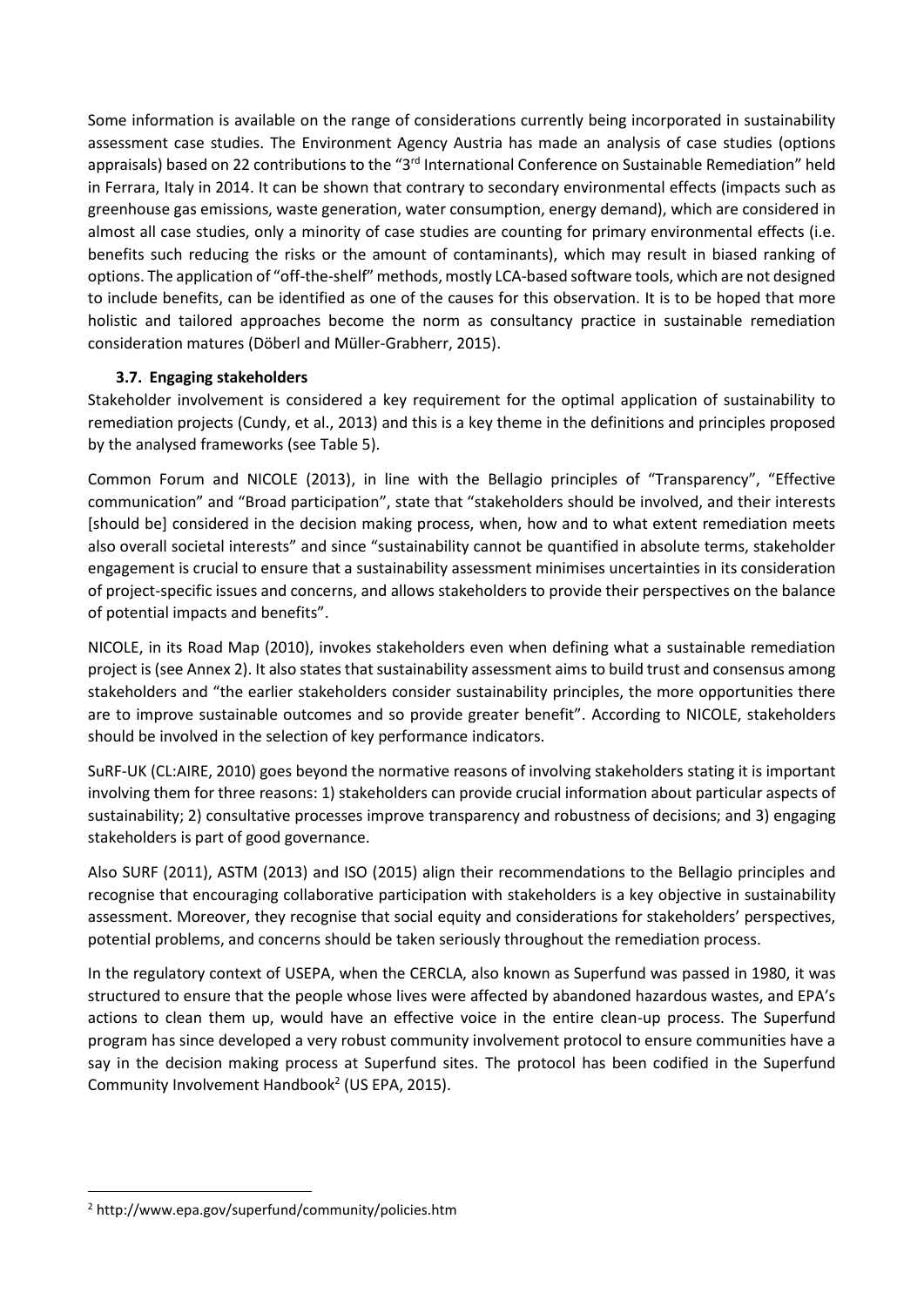### **3.8. Documentation and recordkeeping**

Most of the frameworks reviewed emphasise the importance of management of documentation and record keeping (see Annex 8).

NICOLE (2011) states that all stakeholders, and especially non-specialist participants, must be able to keep track of the decision making process. Furthermore, NICOLE states that record keeping should cover all steps of the Road Map from the setting of initial objectives onwards.

SuRF-UK (CL:AIRE, 2010) considers record keeping to be of high importance and this is demonstrated by the fact that this issue is addressed in one of the adopted principles (See Annex 3). SuRF-Italy (2014) directly refers to SuRF-UK recommendations.

ITRC (2011b) emphasises the value of documentation focusing on the importance of record keeping throughout the project and on the importance that the sustainability assessment approach should be understood and results verified. ITRC recommends that constraints or barriers should also be reported and that the level of communication should be tailored according to the stakeholders the documentation is presented to.

SURF (2011) states that up-to-date documentation ensures transparency and makes clear how the framework is applied. SURF also provides a bulleted list of issues that should be documented in a sustainable remediation project (see Annex 8).

SuRF-ANZ (2011) directly refers to SuRF-UK recommendations.

Finally, ASTM (2013) states that it is important to document the activities and evaluations performed while implementing the guide in order to demonstrate the sustainable benefits through open communication and transparency. ASTM dedicates an entire section of the standard to this issue.

### **4. Conclusions and recommendations**

The sustainable remediation initiatives reviewed have developed frameworks, standards, white papers, indicator sets, case studies collections and other related documents and share an international dialogue to further develop sustainable remediation concepts. There is a high level of consensus on definitions, descriptions and underpinning principles in these documents, indicating a widespread shared understanding of what sustainable remediation is across countries and professional stakeholder categories (regulator, site owner, service provider, etc.). The main areas of consensus are in definitions, shared principles, decision making structures and the broad components of sustainability appraisal. There is also a broadly held view that the management of unacceptable risks to human health, water, ecology and other receptors of concern remains the primary driving force and decision making rationale for remediation. Sustainable remediation seeks to find the optimal means of delivering the risk management objectives needed (which may include early stage interventions in project planning to avoid unnecessary remediation work, by for example changing the land use configuration of a planned development).

Where there are divergences in approach these are linked to the detailed implementation of sustainability assessment and ensuring linking decision making structures to the prevailing national jurisdictional context (policy, regulations, etc.).

Definitions provided in the framework documents share an opinion that sustainability encompasses environmental, societal and economic elements, and specific considerations of sustainability used in sustainable remediation decision making need to be drawn in a proportionate and balanced way from across all three elements. Definitions also tend to emphasise that the aim of sustainable remediation is to find the optimal available project option as a result of this assessment.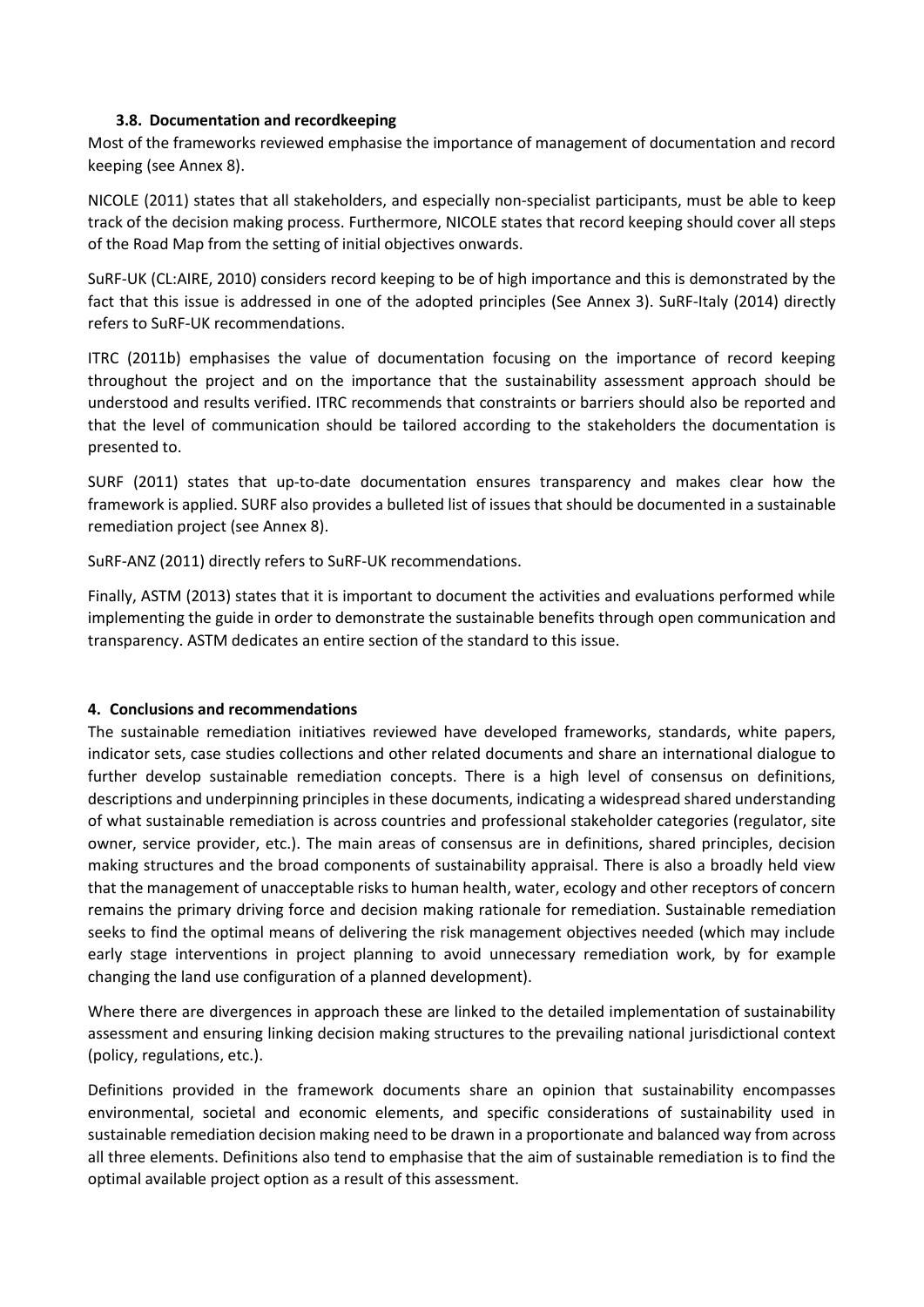Definitions are typically supported by principles more or less explicitly stated in the surrounding text of the framework document. The division of important themes across definitions and principles varies from framework to framework. However across definitions and principles the following broad themes are widely held:

- Human health/Environmental health/Risks RBLM
- Benefit optimisation/Better remediation solutions
- Three pillars/elements of sustainability
- Sustainability assessment/Assessment implied
- Decision making process
- Transparency
- Stakeholders
- Emphasis on technical environmental issues and actions
- Long term vision
- (Contaminated land) Management
- Sound science
- Use of indicators/metrics
- Complying with regulations
- Judicious limited resources use/use of resources
- Record keeping
- Safe working practices
- Emphasis on socio-economic factors/community impacts.

Most of the decision-making structures presented in the framework documents identify a series of stages in planning and decision-making where sustainable remediation considerations could be made. These stages may be described differently but in broad terms two particular stages are widely identified: a stage of decision-making which leads to remediation objective setting, and a stage of decision-making where specific remediation approaches are appraised against these objectives. Several initiatives suggest that opportunities for improving overall project sustainability are greater if the benefits and downsides of the different remediation alternatives available can be considered as early as possible in project decision-making, and not just at the final stage of selecting best approach for pre-specified remediation objectives.

A related discussion is that while the sustainable brownfield regeneration domain is recognised as broader than the sustainable remediation one, the nexus between these two is clearly recognised as important in the majority of sustainable remediation frameworks. This could be explained by two reasons: first, because, due to this link, if specialists involved in sustainable remediation consider regeneration when defining remediation site-specific sustainability objectives, remediation will directly influence the regeneration process, thus sustainable remediation is the trigger to sustainable regeneration. Conversely, sustainability principles can be applied first to a broad regeneration project and then transferred to all steps, remediation included. In conclusion, sustainability principles should be incorporated at the onset of project planning to drive sustainable remediation and regeneration concurrently and in harmony.

Clear and transparent objective setting and boundary definitions are widely recommended for sustainability assessments to ensure that the purpose and function of decision making is unambiguous and that different options are truly compared on a like-for-like basis.

There is divergence across the framework documents in how the scope of sustainability is agreed (i.e. the range of individual considerations taken to be encompassing the environmental, social and economic elements of sustainability). There appears to be a generally shared ambition that the different stakeholders involved in a project (e.g. site owner, service provider, regulator, planner, etc.) should all have an opportunity to contribute to the selection of these sustainability criteria. In addition, most frameworks describe tiered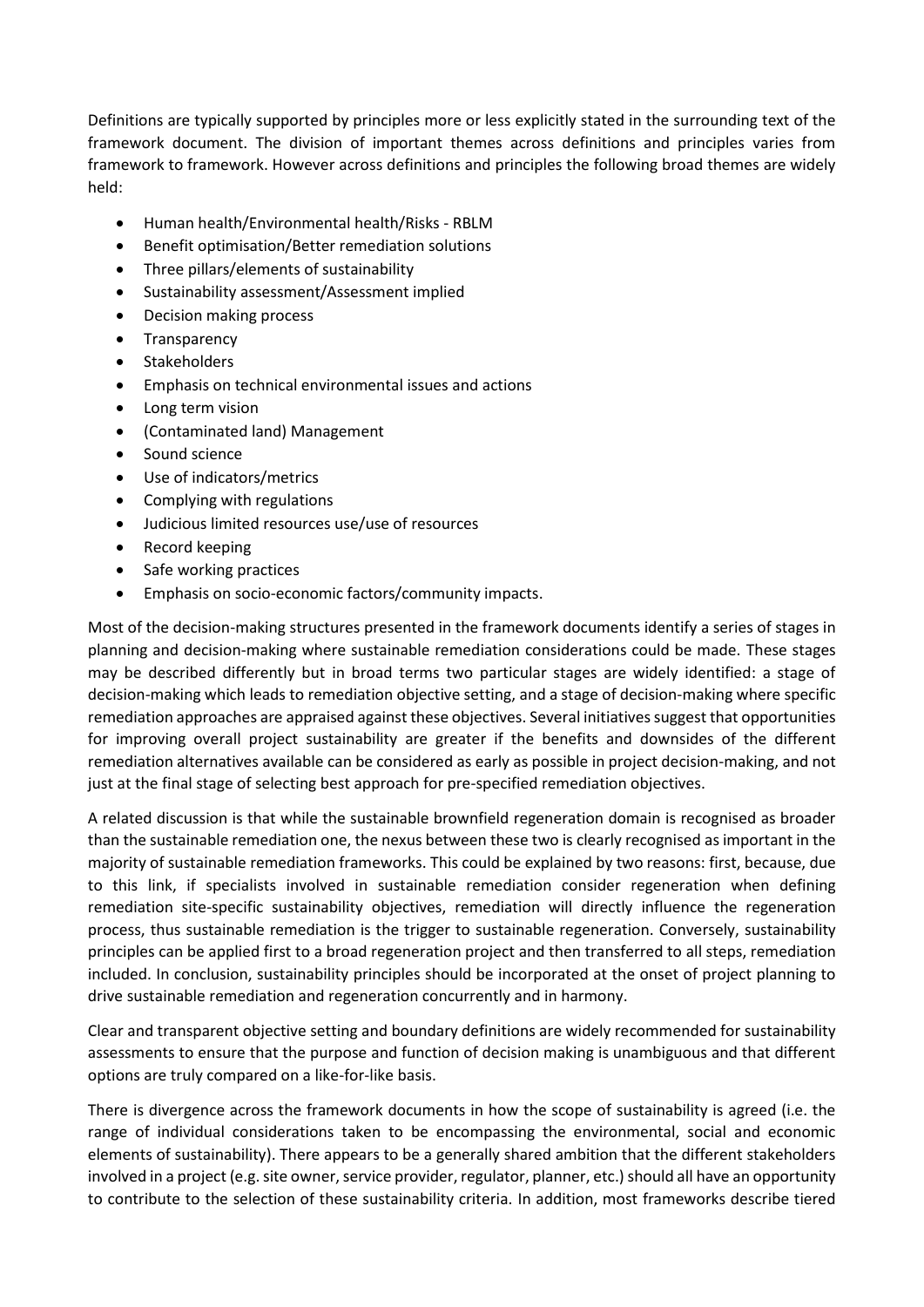approaches to sustainability assessment, where initially simple methods are used, progressing on to more complex methods only where simpler assessments are unable to resolve a decision. However, several initiatives appear to favour prescriptive (top-down) quantitative assessment methods which reduces flexibility for incorporating a wide range of sustainability criteria and which subverts a tiered approach.

Case studies can play an important role in knowledge transfer since they demonstrate and track success of sustainable remediation implementation. Success is highlighted through reduction in natural resources consumed and environmental (e.g., carbon) footprints, cost-effectiveness of project implementation, and remedial outcomes meeting community needs and facilitating regeneration. Case studies published among the initiatives showcase that sustainable remediation is widely adopted among various stakeholder groups. In addition, sustainable remediation can be applied to any project and not dependent on size, complexity, and strong community presence. Templates provided by each initiative facilitate comparability when evaluating sustainable remediation practices implemented on projects.

This very paper is a demonstration of the international community of shared interest in sustainable remediation. Representatives of the various initiatives reviewed have all contributed to the drafting of this shared paper.

As a final consideration, we hope that this collection and comparison of different initiatives approaches and visions on sustainable remediation could be of support for practitioners approaching and starting developing their own documents on this topic. Also, terms of common use in sustainable remediation should now be more agreed and familiar, so that harmonisation and fruitful dialogue can be facilitated. Important work is being done by standards initiatives such as ASTM and ISO which are setting out broadly shared understanding of definitions and principles and good practice in establishing sustainable remediation frameworks and assessment tools. Of these the developing 'informative' standard from ISO (2015) offers a platform for new jurisdictions to rapidly adopt and benefit the shared learning of the initiatives described in this paper.

### **Disclaimer**

The presentation of the case studies by the various initiatives does not constitute an endorsement of their content and of the Sustainable Remediation value by the initiatives themselves or complete application of a set framework, but an effort to collect examples of application of SR principles, with associated challenges and results.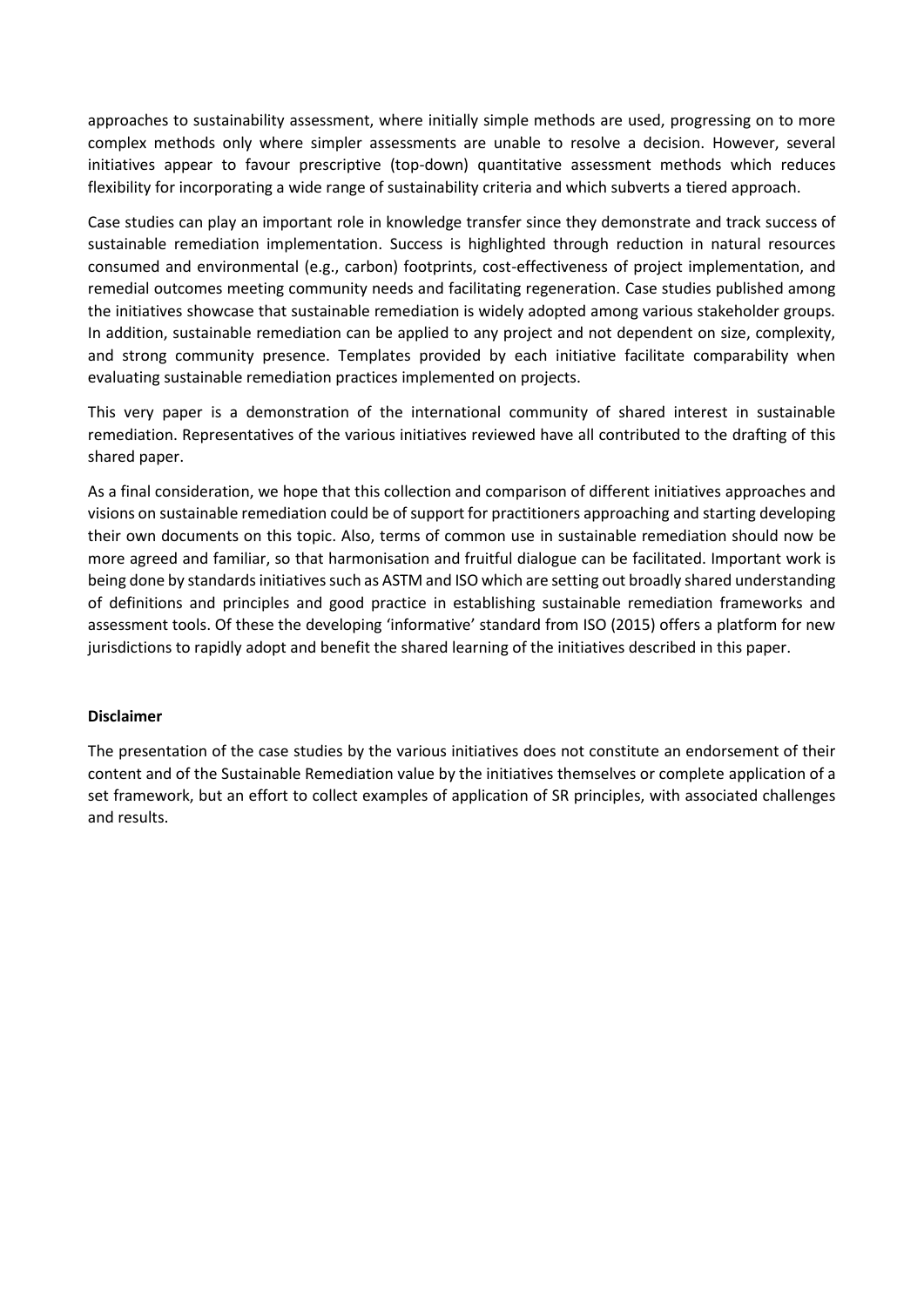#### **Acknowledgements**

The authors gratefully acknowledge the receipt of the following financial support for the research, authorship, and/or publication of this article: This work was supported by the European Commission's Seventh Framework Programme in the theme ENV.2010.3.1.5-2—Environmental technologies for brownfield regeneration (Grant agreement no. 265364) - project TIMBRE – [www.timbre-project.eu.](http://www.timbre-project.eu/) Paul Bardos' contribution was supported by the University of Brighton, UK.

#### **References**

Albano, C., Falconi, M., 2014. Insight on themes for upcoming Sustainable Remediation Conference: Agenda and Host Country Goals. [http://www.surfitaly.it/documenti/11Albano\\_Falconi\\_SR\\_USEPA.pdf](http://www.surfitaly.it/documenti/11Albano_Falconi_SR_USEPA.pdf)

ASTM E1984-03. Standard guide for process of sustainable brownfields redevelopment (withdrawn 2012). Astm Int., West Conshohocken, PA. [www.astm.org.](http://www.astm.org/)

ASTM E2876-13, 2013. Standard guide for integrating sustainable objectives into cleanup. Astm Int., West Conshohocken, PA, [www.astm.org.](http://www.astm.org/)

ASTM E2893-13, 2013. Standard guide for greener cleanups. Astm Int., West Conshohocken, PA, [www.astm.org.](http://www.astm.org/)

Bardos, R.P., Lewis, A. J., Nortcliff, S., Mariotti, C., Marot, F., Sullivan, T., 2002. Review of Decision Support Tools for Contaminated Land Management, and their use in Europe. Final Report. Austrian Federal Environment Agency, 2002 on behalf of CLARINET, Spittelauer Lände 5, A-1090 Wien, Austria. Available from: [http://www.umweltbundesamt.at/en/umweltschutz/altlasten/projekte1/international1/clarinet/clarinet\\_r](http://www.umweltbundesamt.at/en/umweltschutz/altlasten/projekte1/international1/clarinet/clarinet_results/) [esults/](http://www.umweltbundesamt.at/en/umweltschutz/altlasten/projekte1/international1/clarinet/clarinet_results/)

Bardos, P., Bakker, L., Darmendrail, D., Harries, N., Holland, K., MacKay, S., Pachon, C., Slenders, H., Smith, G., Smith, J., Wiltshire, L., 2013. Sustainable and green remediation - global update, ThS E3 Sustainable use of the subsurface. Proc. Aquaconsoil 2013 Barc. Spain April 2013.

Bardos P., 2014. Progress in Sustainable Remediation. Wiley Online Library (wileyonlinelibrary.com). DOI: 10.1002/rem.21412.

Bardos, R.P., Bone, B.D., Boyle, R., Evans, F., Harries, N., Howard, T. and Smith, J.W.N., 2016. The rationale for simple approaches for sustainability assessment and management in contaminated land practice. Accepted for *Science of the Total Environment* DOI 10.1016/j.scitotenv.2015.12.001

Bolton, M., Dridan, J., Innes, L., Northway, A., Shiels, S., Warwick, B. (EPA Victoria), Naidu, R., Kennedy, B., Srivastava, P. (CRC CARE), 2013. Precinct-scale urban renewal - challenges and opportunities. Remediation Australasia, Issue 14, pp. 18-21.

Brombal, D., Wang, H., Pizzol, L., Critto, A., Giubilato, E., Guo, G., 2015. Soil environmental management systems for contaminated sites in China and the EU Common challenges and perspectives for lesson drawing. Land Use Policy, 48, pp. 286-298.

Brundtland. G.H., 1987. Our Common Future. World Commission on Environment and Development. <http://www.un-documents.net/wced-ocf.htm>

CABERNET (Concerted Action on Brownfield and Economic Regeneration Network), 2006. Sustainable brownfield regeneration: CABERNET Network Report. [www.cabernet.org.uk/resourcefs/427.pdf.](http://www.cabernet.org.uk/resourcefs/427.pdf)

CL:AIRE, 2010. A Framework for Assessing the Sustainability of Soil and Groundwater Remediation, SuRF-UK[, http://www.claire.co.uk/index.php?option=com\\_phocadownload&view=file&id=61&Itemid=230.](http://www.claire.co.uk/index.php?option=com_phocadownload&view=file&id=61&Itemid=230)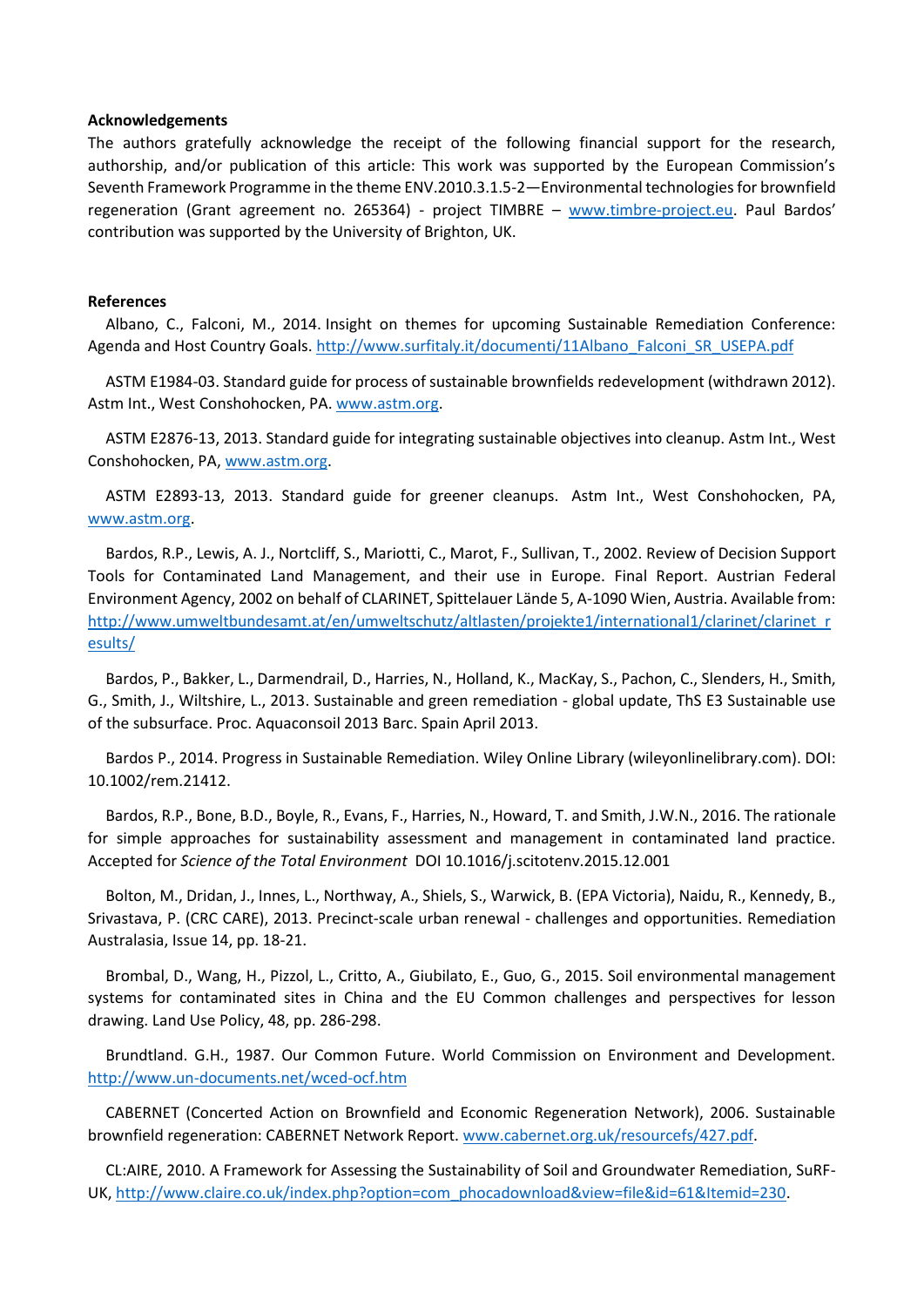CL:AIRE, 2011. SuRF-UK Framework Annex 1: The SuRF-UK Indicator Set for Sustainable Remediation Assessment. Surface of the control of the control of the control of the control of the control of the control of the control of the control of the control of the control of the control of the control of the control of the

[http://www.claire.co.uk/index.php?option=com\\_phocadownload&view=category&download=262:annex-](http://www.claire.co.uk/index.php?option=com_phocadownload&view=category&download=262:annex-1-the-surf-uk-indicator-set-for-sustainable-remediation-assessment&id=8:initiatives&start=40&Itemid=230)[1-the-surf-uk-indicator-set-for-sustainable-remediation-assessment&id=8:initiatives&start=40&Itemid=230](http://www.claire.co.uk/index.php?option=com_phocadownload&view=category&download=262:annex-1-the-surf-uk-indicator-set-for-sustainable-remediation-assessment&id=8:initiatives&start=40&Itemid=230) (accessed 8.18.15).

CL:AIRE, 2013. SuRF-UK case study. Shell Terminal. Facility. Madeira. SuRF-UK [http://www.claire.co.uk/index.php?option=com\\_phocadownload&view=file&id=365:case-study](http://www.claire.co.uk/index.php?option=com_phocadownload&view=file&id=365:case-study-bulletins&Itemid=25)[bulletins&Itemid=25](http://www.claire.co.uk/index.php?option=com_phocadownload&view=file&id=365:case-study-bulletins&Itemid=25) (accessed 8.18.15)

CL:AIRE, SuRF International, 2015. www.claire.co.uk/surfinternational [http://www.claire.co.uk/index.php?option=com\\_content&view=article&id=616:surf](http://www.claire.co.uk/index.php?option=com_content&view=article&id=616:surf-international&catid=963&Itemid=140)[international&catid=963&Itemid=140](http://www.claire.co.uk/index.php?option=com_content&view=article&id=616:surf-international&catid=963&Itemid=140)

CLARINET (Contaminated land rehabilitation Network for Environmental Technologies), 2002. Sustainable management of contaminated land: an overview. http://www.commonforum.eu/Documents/DOC/Clarinet/rblm\_report.pdf.

Common Forum and NICOLE, 2013. Risk-informed and sustainable remediation joint position statement. http://www.nicole.org/uploadedfiles/2013%20NICOLE-Common-Forum-Joint-Position-Sustainable-Remediation.pdf (accessed 8.18.15).

Cundy, A.B., Bardos, R.P., Church, A., Puschenreiter, M., Friesl-Hanl, W., Müller, I., Neu, S., Mench, M., Witters, N., Vangronsveld, J., 2013. Developing principles of sustainability and stakeholder engagement for gentle remediation approaches: the European context. J. Environ. Manage. 129, pp. 283–291.

Döberl, G., Wepner-Banko, M., Müller, D., 2012. The 2nd International Conference on Sustainable Remediation 2012 November 14 – 16, 2012 in Vienna, Austria Conference Summary by Umwelt Bundesamt. [http://www.umweltbundesamt.at/fileadmin/site/aktuelles/veranstaltungen/2012/sustrem2012/Summary](http://www.umweltbundesamt.at/fileadmin/site/aktuelles/veranstaltungen/2012/sustrem2012/Summary_SustRem_2012_Conference_EAA.pdf) SustRem\_2012\_Conference\_EAA.pdf

Döberl, G., Ortmann, M., Frühwirth, W., 2013. Introducing a goal-oriented sustainability assessment method to support decision making in contaminated site management. Environmental Science & Policy 25: 207-217.

Döberl, G. and Müller-Grabherr, D., 2015. Recent Trends in the Assessment of Sustainable Remediation – Does the Tail Wag the Dog? AquaConSoil2015 Conference Proceedings. http://www.aquaconsoil.org/assets/aquaconsoil\_proceedings\_2015.pdf

GoT-HOMBRE (Glossary of Terms for Holistic Management of Brownfield Regeneration), 2014.

Hadley, P. W. and Harclerode, M., 2015. Green Remediation or Sustainable Remediation: Moving From Dialogue to Common Practice, Remediation Journal Spring 2015: 95-115 DOI: 10.1002/rem.21427.

Harclerode, M., Risdale, D. R., Darmendrail, D., Bardos, P., Alexandrescu, F., Nathanial, P., Pizzol, L., Rizzo, E., 2015. Integrating the Social Dimension in Remediation Decision-Making: State of the Practice and Way Forward. Remediation Journal, 26(1).

Holland, K., Karnis, S. and Kasner, D.A., Brandt Butler, P., Hadley, P.W., Nathanail, P., Ryan, J., Smith, L.M., Wice, R., 2013. Integrating Remediation and Reuse to Achieve Whole-System Sustainability Benefits, Remediation Journal, Spring 2013: 5-17 DOI: 10.1002/rem.21345.

HOMBRE (Holistic Management of Brownfield Regeneration), 2014. http://www.zerobrownfields.eu/ (accessed 8.31.15).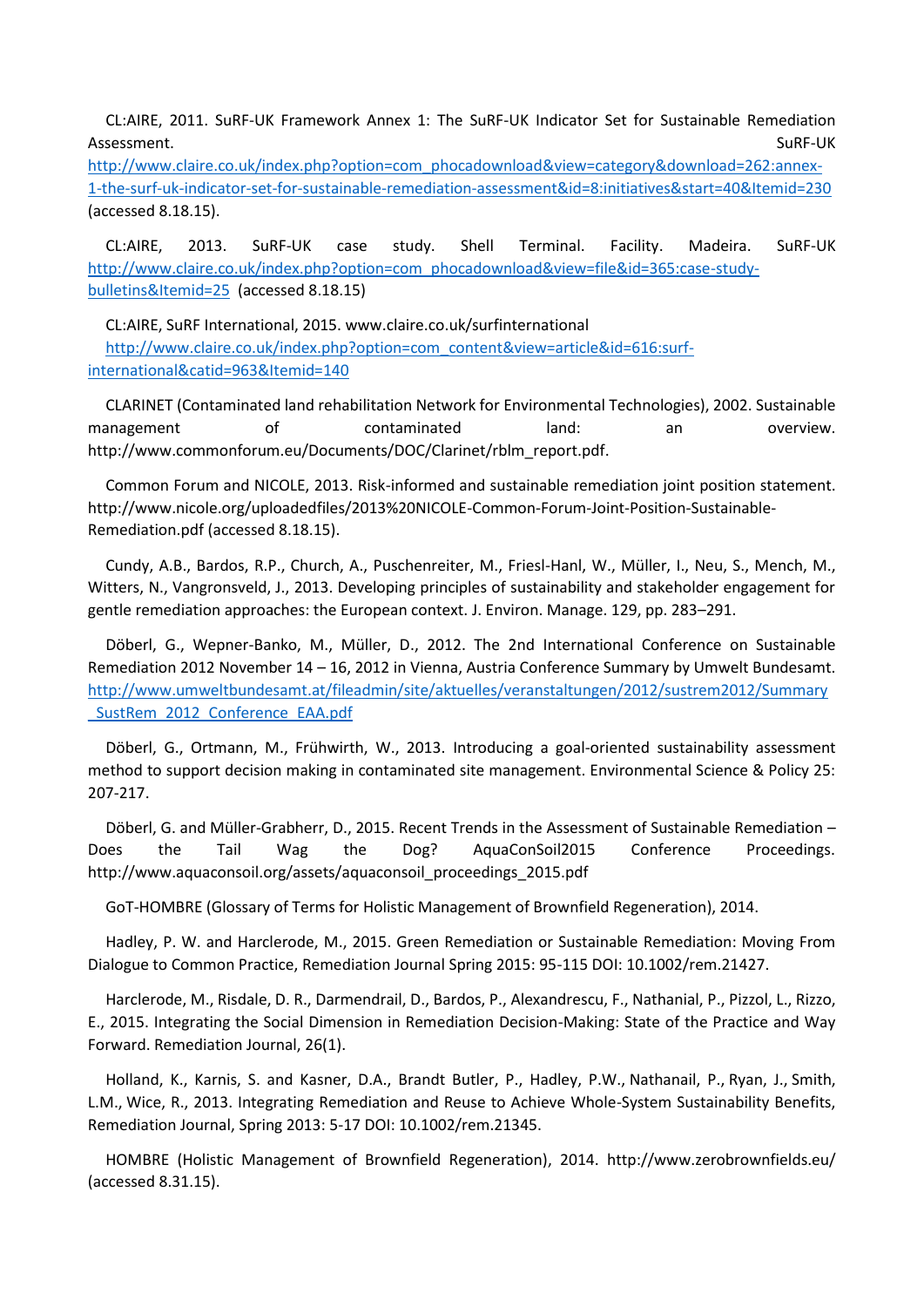Hunt, J.W. and Smith, G.J., 2015. Application of sustainable remediation principles in an Australasian context. Remediation Australasia. Issue 17 2015.

IISD (International Institute for Sustainable Development), 1996. https://www.iisd.org/measure/principles/progress/bellagio\_full.asp

International Standards Organisation – ISO (2015) ISO/DIS 18504 Soil quality -- Guidance on sustainable remediation [http://www.iso.org/iso/home/store/catalogue\\_tc/catalogue\\_detail.htm?csnumber=62688](http://www.iso.org/iso/home/store/catalogue_tc/catalogue_detail.htm?csnumber=62688) Accessed November 2015

ITRC (Interstate Technology and & Regulatory Council), 2011a. Green and Sustainable Remediation: State of the Science and Practice.<http://www.itrcweb.org/GuidanceDocuments/GSR-1.pdf> (accessed 8.18.15).

ITRC, 2011b. Green and sustainable remediation: a practical framework http://www.itrcweb.org/GuidanceDocuments/GSR-2.pdf (accessed 8.18.15).

MPCA (Minnesota Pollution Control Agency), 2012. Green and Sustainable Remediation, Petroleum Remediation Program. c-prp1-10[. http://www.pca.state.mn.us/index.php/view-document.html?gid=18427.](http://www.pca.state.mn.us/index.php/view-document.html?gid=18427)

NICOLE (Network for Industrially Contaminated Land in Europe), 2010. Road map for sustainable remediation. http://www.nicole.org/uploadedfiles/2010-wg-sustainable-remediation-roadmap.pdf (accessed 8.18.15).

NICOLE, 2012. How to implement sustainable remediation in a contaminated land management project? NICOLE sustainable remediation work group 2012 report. [http://www.nicole.org/uploadedfiles/wg](http://www.nicole.org/uploadedfiles/wg-sustainableremediation-finalreport.pdf)[sustainableremediation-finalreport.pdf](http://www.nicole.org/uploadedfiles/wg-sustainableremediation-finalreport.pdf) (accessed 8.18.15).

Pintér, L., Hardi, P., Martinuzzi, A., Hall, J., 2012. Bellagio STAMP: principles for sustainability assessment and measurement. Ecol. Indic. 17, pp. 20–28.

RESCUE (Regeneration of European Sites in Cities and Urban Environments), 2003. Analytical sustainability framework in the context of brownfield regeneration in France, Germany, Poland and the UK. Final report of work package 1. www.rescue-europe.com (accessed 8.31.15).

RESCUE <http://www.rescue-europe.com/> (accessed 8.31.15)

Rizzo, E., Pesce, M., Pizzol, L., Alexandrescu, F., Giubilato, E., Critto, A., Marcomini, A., Bartke, S., 2015. Brownfield regeneration in Europe: identifying stakeholder perceptions, concerns, attitudes and information needs. Land Use Policy 48, pp. 437–453.

RPIC (Real Property Institute of Canada), 2015. [http://www.rpic-ibic.ca/en/events/federal-contaminated](http://www.rpic-ibic.ca/en/events/federal-contaminated-sites-fcs-national-workshop/2016-fcs-national-workshop/sustrem-home)[sites-fcs-national-workshop/2016-fcs-national-workshop/sustrem-home](http://www.rpic-ibic.ca/en/events/federal-contaminated-sites-fcs-national-workshop/2016-fcs-national-workshop/sustrem-home)

SURF, 2009. Sustainable remediation white paper: Integrating sustainable principles, practices, and metrics into remediation projects. Remediat. J. 19 (3), pp. 5–114.

SuRF-ANZ, 2011. A framework for assessing the sustainability of soil and groundwater remediation. http://landandgroundwater.com/page/sustainable-remediation-forum-for-australia-new-zealand-surf-anz.

SuRF-Italy, RECONNET, 2014. Libro bianco 2014. Sostenibilità applicata alle bonifiche in Italia. http://www.surfitaly.it/documenti/SURF%20Italy%20Libro%20Bianco\_2014\_FINAL.pdf (accessed 8.18.15).

SuRF-NL, 2015. Cahier Duurzaam Saneren (Guidance on Sustainable Remediation). [http://www.surf](http://www.surf-nl.com/publicaties/CAHIER_DuurzaamSaneren_Beheren.pdf)[nl.com/publicaties/CAHIER\\_DuurzaamSaneren\\_Beheren.pdf](http://www.surf-nl.com/publicaties/CAHIER_DuurzaamSaneren_Beheren.pdf)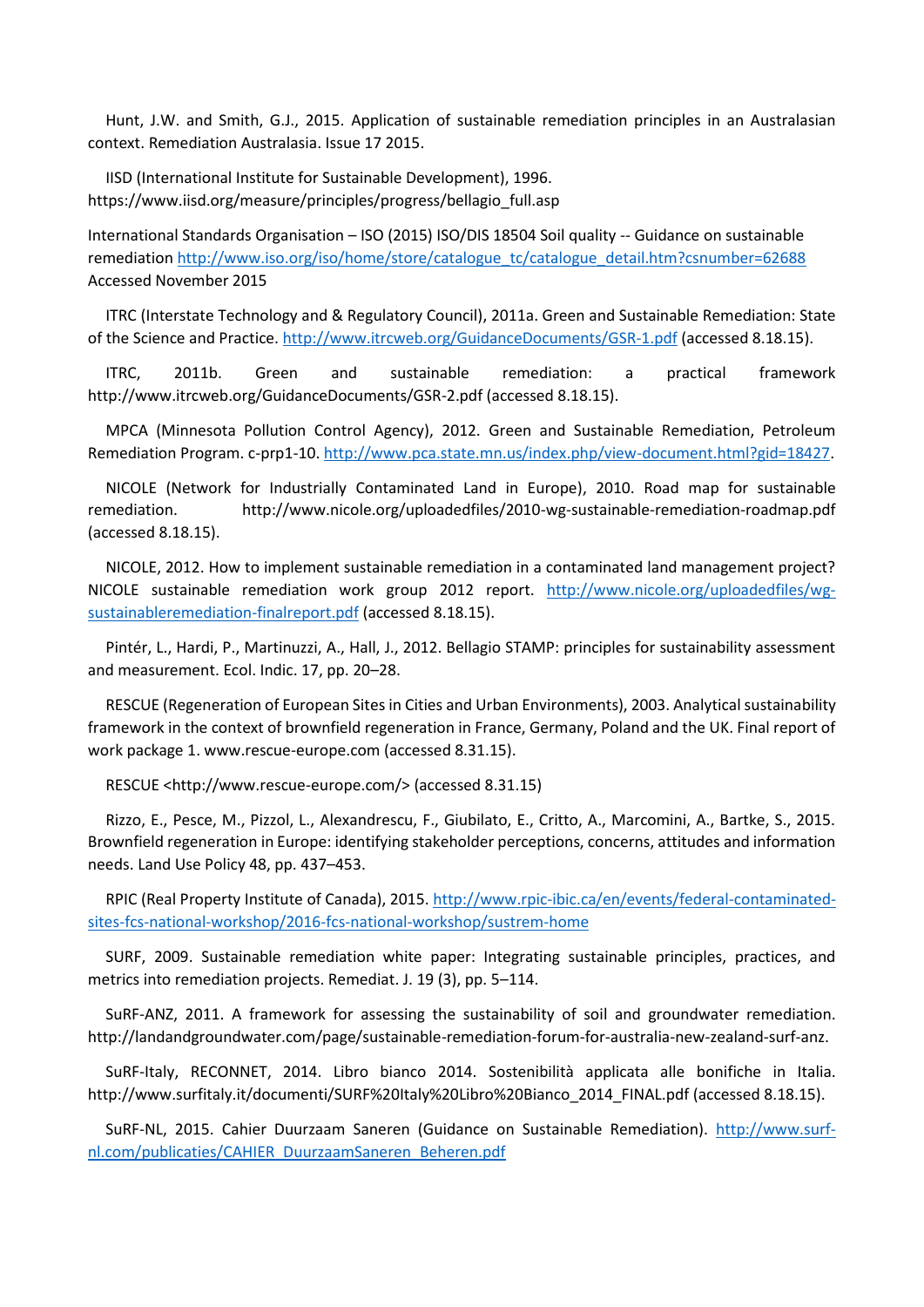Swartjes, F. A., ed. Dealing with contaminated sites. From theory towards practical application. Springer Science & Business Media, 2011.

Tang, Y-T. and Nathanail, C.P., 2012. Sticks and Stones: The Impact of the Definitions of Brownfield in Policies on Socio-Economic Sustainability. Sustainability 2012, 4(5), 840-862; doi: [10.3390/su4050840](http://dx.doi.org/10.3390/su4050840)

TIMBRE (Tailored Improvement of Brownfield Regeneration in Europe), 2014. http://www.timbreproject.eu/ (accessed 8.20.15).

United Nations, 2015. Transforming our world: the 2030 Agenda for Sustainable Development. Security Council Resolution A/RES/70/1.

USACE (US Army Corps of Engineers), 2012. USACE Decision Framework for Incorporation of Green and Sustainable Practices into Environmental Remediation Projects. <http://employee.uxb.com/Publications/USACE/IGD%2010-01.pdf> (accessed 8.2014).

US EPA (United States Environmental Protection Agency), 2002. Brownfields and land revitalization: Definition of brownfields. Retrieved fromhttp://www.epa.gov/brownfields/overview/glossary.htm.

US EPA, CLU-IN, 2004. Cleaning up the Nation's waste sites: markets and technology trends. [https://clu](https://clu-in.org/download/market/2004market.pdf)[in.org/download/market/2004market.pdf.](https://clu-in.org/download/market/2004market.pdf)

US EPA, 2008. Green remediation: Incorporating sustainable environmental practices into remediation of contaminated sites EPA/542/R/08/002, USA.

US EPA, 2011. Brownfields definition. http://www.epa.gov/brownfields/overview/glossary.htm.

US EPA, 2012. Methodology for Understanding and Reducing a Project's Environmental Footprint. EPA 542-R-12-002, USA.

[http://clu-in.org/greenremediation/methodology/docs/GC\\_Footprint\\_Methodology\\_Feb2012.pdf](http://clu-in.org/greenremediation/methodology/docs/GC_Footprint_Methodology_Feb2012.pdf)

US EPA, 2015. Superfund Community Involvement Handbook. <http://www2.epa.gov/superfund/community-involvement-tools-and-resources#tab-2>

US EPA National Contingency Plan (NCP), (40CFR300.430(e)(9)(iii)) Nine criteria for evaluation, [http://www.ecfr.gov/cgi-](http://www.ecfr.gov/cgi-bin/retrieveECFR?gp=&SID=f1fd100ddf2a0af99f28befc97b33cff&mc=true&n=sp40.28.300.e&r=SUBPART&ty=HTML#se40.28.300_1430)

[bin/retrieveECFR?gp=&SID=f1fd100ddf2a0af99f28befc97b33cff&mc=true&n=sp40.28.300.e&r=SUBPART&t](http://www.ecfr.gov/cgi-bin/retrieveECFR?gp=&SID=f1fd100ddf2a0af99f28befc97b33cff&mc=true&n=sp40.28.300.e&r=SUBPART&ty=HTML#se40.28.300_1430) [y=HTML#se40.28.300\\_1430.](http://www.ecfr.gov/cgi-bin/retrieveECFR?gp=&SID=f1fd100ddf2a0af99f28befc97b33cff&mc=true&n=sp40.28.300.e&r=SUBPART&ty=HTML#se40.28.300_1430)

US Navy, 2012. Department of the Navy Guidance On Green And Sustainable Remediation. Retrieved from: [http://www.navfac.navy.mil/content/dam/navfac/Specialty%20Centers/Engineering%20and%20Expedition](http://www.navfac.navy.mil/content/dam/navfac/Specialty%20Centers/Engineering%20and%20Expeditionary%20Warfare%20Center/Environmental/Restoration/er_pdfs/gpr/navfacesc-ev-ug-2093-env-gsr-20120405r1.pdf) [ary%20Warfare%20Center/Environmental/Restoration/er\\_pdfs/gpr/navfacesc-ev-ug-2093-env-gsr-](http://www.navfac.navy.mil/content/dam/navfac/Specialty%20Centers/Engineering%20and%20Expeditionary%20Warfare%20Center/Environmental/Restoration/er_pdfs/gpr/navfacesc-ev-ug-2093-env-gsr-20120405r1.pdf)[20120405r1.pdf](http://www.navfac.navy.mil/content/dam/navfac/Specialty%20Centers/Engineering%20and%20Expeditionary%20Warfare%20Center/Environmental/Restoration/er_pdfs/gpr/navfacesc-ev-ug-2093-env-gsr-20120405r1.pdf)

Van Liedekerke, M., Prokop, G., Rabl-Berger, S., Kibblewhite, M., Louwagie, G., 2014. Progress in the management of Contaminated Sites in Europe. JointResearchCentre Reference Report. [http://eusoils.jrc.ec.europa.eu/ESDB\\_Archive/eusoils\\_docs/other/EUR26376EN.pdf](http://eusoils.jrc.ec.europa.eu/ESDB_Archive/eusoils_docs/other/EUR26376EN.pdf)

Vegter, J.; Kasamas, H., Lowe, J., 2001. CLARINET: Sustainable management of contaminated land, an overview. Final Report of CLARINET.

WDNR (Wisconsin Department of Natural Resources), 2012. Green & Sustainable Remediation Manual, A Practical Guide to Green and Sustainable Remediation in the State of Wisconsin. Pu b - R R - 9 1 1. <http://dnr.wi.gov/files/pdf/pubs/rr/rr911.pdf>